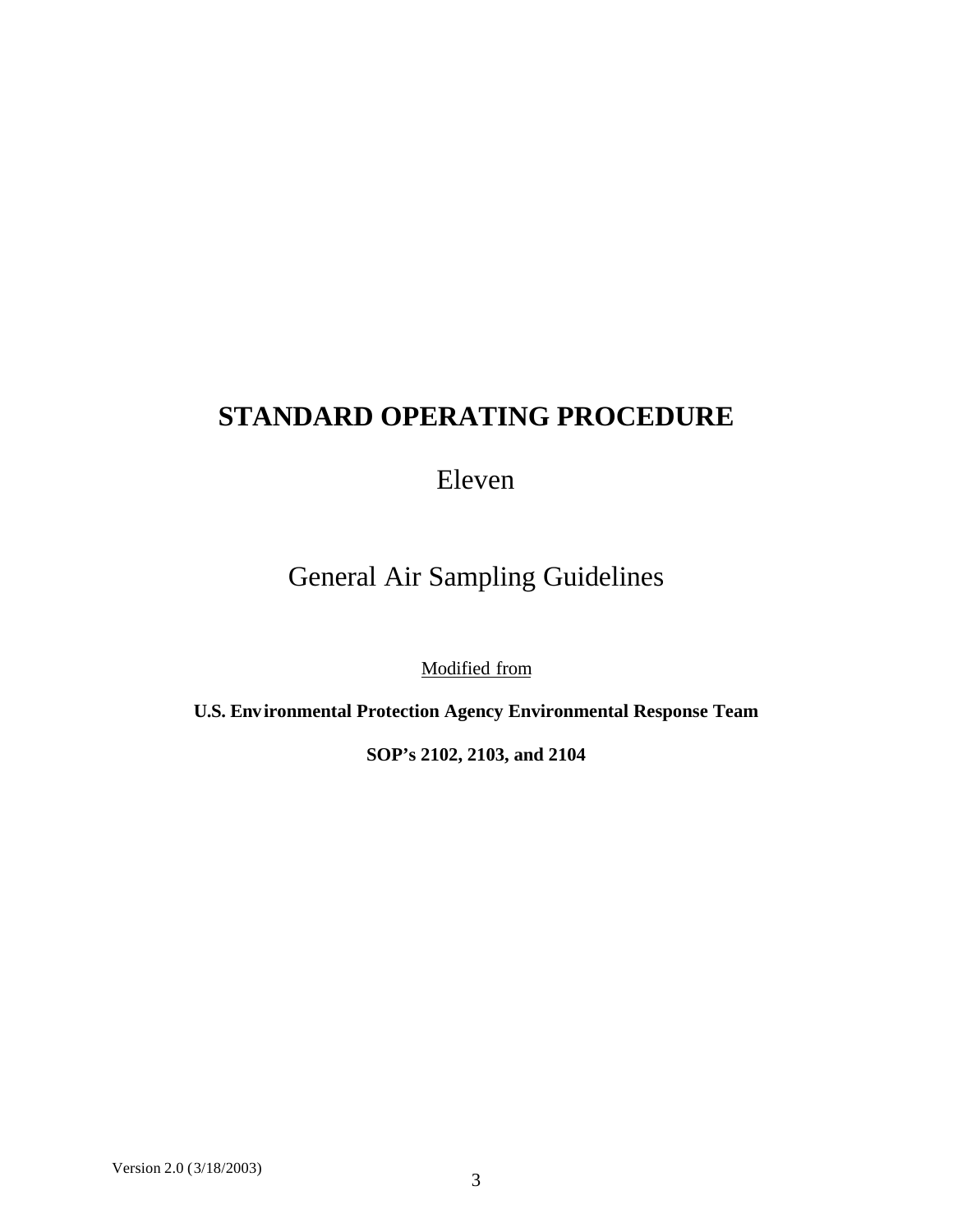#### **TABLE OF CONTENTS**

| 3.0 SAMPLE PRESERVATION, CONTAINERS, HANDLING, AND STORAGE  6 |  |
|---------------------------------------------------------------|--|
|                                                               |  |
|                                                               |  |
|                                                               |  |
|                                                               |  |
|                                                               |  |
|                                                               |  |
|                                                               |  |
|                                                               |  |
|                                                               |  |
|                                                               |  |
|                                                               |  |
|                                                               |  |
|                                                               |  |
|                                                               |  |
|                                                               |  |
|                                                               |  |
|                                                               |  |
|                                                               |  |
|                                                               |  |
|                                                               |  |
|                                                               |  |
|                                                               |  |
|                                                               |  |
|                                                               |  |
|                                                               |  |
|                                                               |  |
|                                                               |  |
|                                                               |  |
|                                                               |  |
|                                                               |  |
|                                                               |  |
|                                                               |  |
|                                                               |  |
|                                                               |  |
|                                                               |  |
|                                                               |  |
|                                                               |  |
|                                                               |  |
|                                                               |  |
|                                                               |  |
|                                                               |  |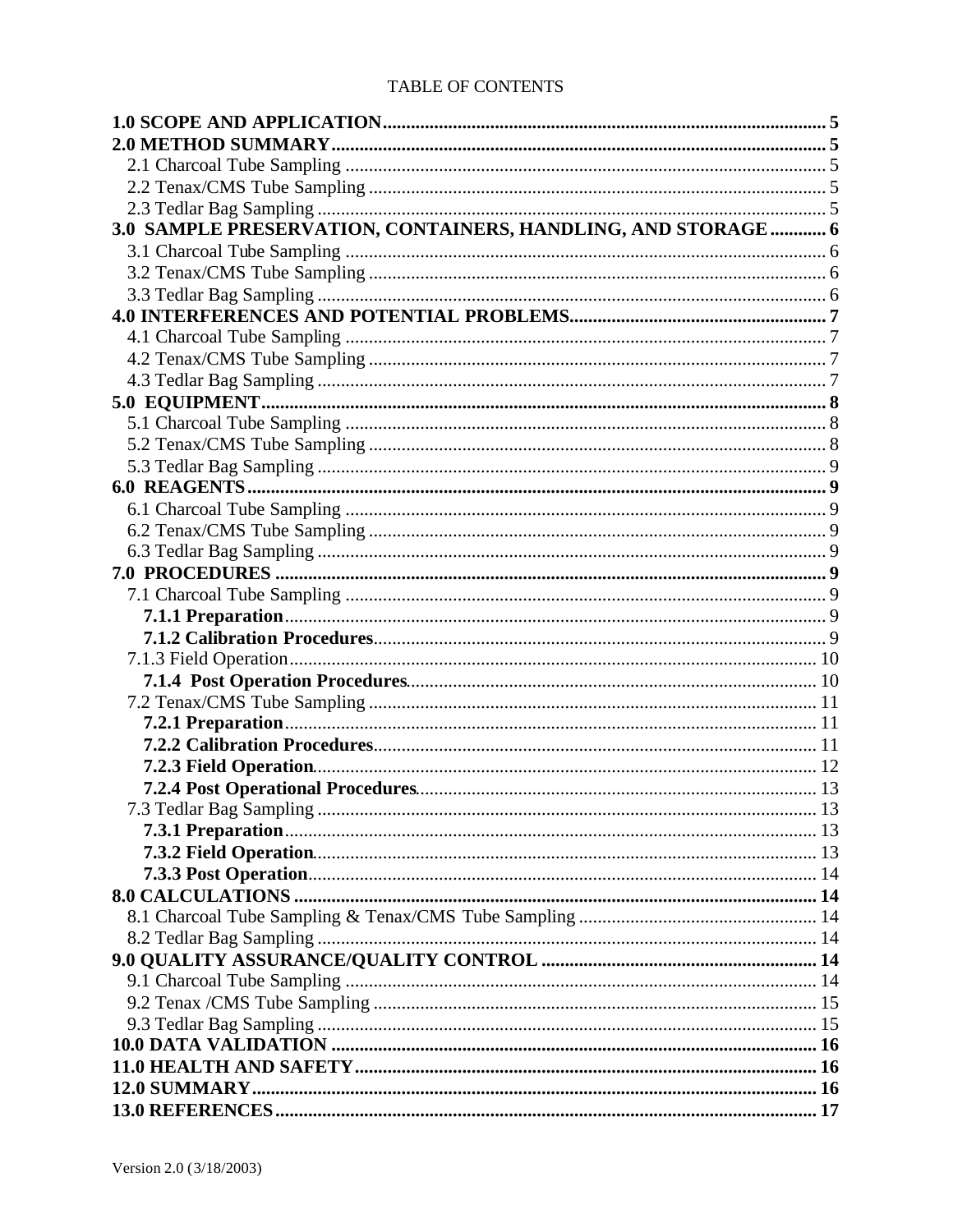## **1.0 SCOPE AND APPLICATION**

The purpose of this standard operating procedure (SOP) is to define the use of several air sampling techniques that could be used for indoor air monitoring/remediation system monitoring (i.e. soil vapor extraction systems) of petroleum constituents. The sampling methods that will be discussed include Tedlar bag sampling, charcoal tube sampling, and Tenax/Carbon Molecular Sieve (CMS) tube sampling.

These are standard (i.e., typically applicable) operating procedures which may be varied or changed as required, dependent upon site situations, equipment limitations, or limitations imposed by the procedure. In all instances, the ultimate procedures employed should be documented and associated with the final report.

Mention of trade names or commercial products does not constitute South Dakota Department of Environment and Natural Resources (Department) endorsement or recommendation for use.

#### **2.0 METHOD SUMMARY**

#### *2.1 Charcoal Tube Sampling*

Charcoal tube sampling is performed by drawing a known volume of air through a charcoal adsorption tube. As air is drawn through the tube during sampling, gases and vapor adsorb onto the surface of the charcoal. After sampling, the tubes are delivered to the laboratory for analysis.

#### *2.2 Tenax/CMS Tube Sampling*

Tenax/CMS tube sampling is performed by drawing a known volume of air through a Tenax adsorbent followed by a CMS adsorbent. Volatile organic compounds are captured on the adsorbent while major inorganic atmospheric constituents pass through or are partially retained. After sampling, the tubes are delivered to the laboratory for analysis.

#### *2.3 Tedlar Bag Sampling*

Tedlar bag sampling allows for the collection of a representative grab sample of a gaseous media for analysis. The Tedlar bag collection system allows for this and consists of the following items:

- The Tedlar bag complete with necessary fittings
- A box in which a vacuum is created
- A sampling pump to create the necessary vacuum
- An appropriate Teflon and Tygon tubing

The Tedlar bag is placed into a vacuum box (See Figure 1 in Appendix) and the fitting is inserted into the Teflon tubing. The Teflon tubing is the path through which the gaseous media will travel. The pump is attached to the Tygon tubing, which is part of the vacuum fitting on the vacuum box. The pump evacuates the air in the vacuum box, creating a pressure differential causing the sample to be drawn into the bag. The sample drawn into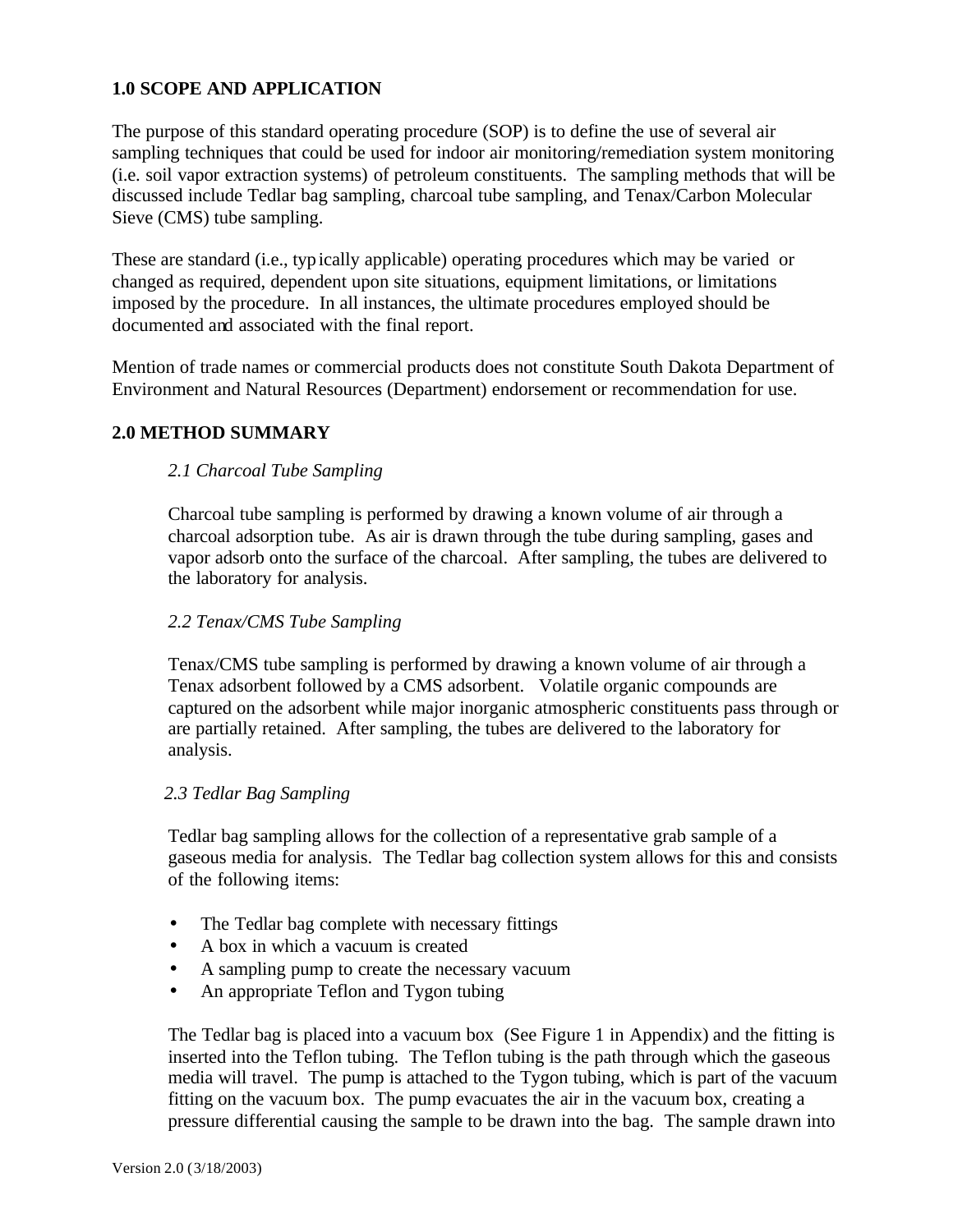the Tedlar bag never flows through the pump. The flow rate for the pump must be defined prior to sampling. The usual flow rate for bag sampling is 3 liters/minute (l/min).

### **3.0 SAMPLE PRESERVATION, CONTAINERS, HANDLING, AND STORAGE**

### *3.1 Charcoal Tube Sampling*

Charcoal used for sampling is housed in a glass tube that has been flame sealed. The most commonly used charcoal tubes contain 150 milligrams (mg) or 600 mg of carbon. The smaller 150-mg tube is 7 centimeters (cm) long with a 4 millimeter (mm) inside diameter (ID) and a 6 mm outside diameter (OD) containing two sections of 20/40 mesh activated carbon separated by urethane foam. The adsorbing section contains 100-mg of charcoal, with the backup section contains 50-mg of charcoal. The larger 600-mg tube is 11-cm long with a 6-mm ID and 8-mm OD containing two sections of 20/40 mesh activated charcoal separated by urethane foam. The adsorbing section contains 400-mg of charcoal, with the backup section containing 200-mg of charcoal. A greater volume of air can be drawn through the larger tube thereby providing a greater sensitivity.

To preserve and store samples:

- Place plastic caps on the charcoal tube ends.
- Place the sample in a whirl bag. If collocated samples have been collected, place both tubes in one whirl bag.
- If the sample tube must be stored for more than a week, refrigeration is recommended. **Maximum recommended holding time is two weeks.**

#### *3.2 Tenax/CMS Tube Sampling*

Tenax/CMS tubes contain a granular inert chemical compound with adsorbent properties. A flame-sealed outer glass tube protects the inner tube from contamination. This outer glass tube must be broken and the Tenax/CMS tube must be removed prior to sampling. The Tenax/CMS tube has a 6 mm OD and a 4 mm ID containing one section of 150-mg Tenax, 35/60 mesh and one section of 150-mg CMS 60/80 mesh.

After sampling is complete, the Tenax/CMS tubes are stored in culture tubes. Therefore, prior to site work, the culture tubes should be cleaned and prepared using the following procedure:

- A plug of pre-cleaned glass wool (methanol rinsed, baked in an oven at  $120^{\circ}$  C) is placed in the bottom of each tube.
- The culture tubes are placed in an oven for at least two hours at  $120^{\circ}$  C. The Teflon lined caps are not baked.
- The culture tubes are removed from the oven and allowed to cool.
- The culture tubes are placed in a resealable bag or whirl bag.

Refrigerate the samples and keep out of sunlight. **Storage for more than four weeks is not recommended.**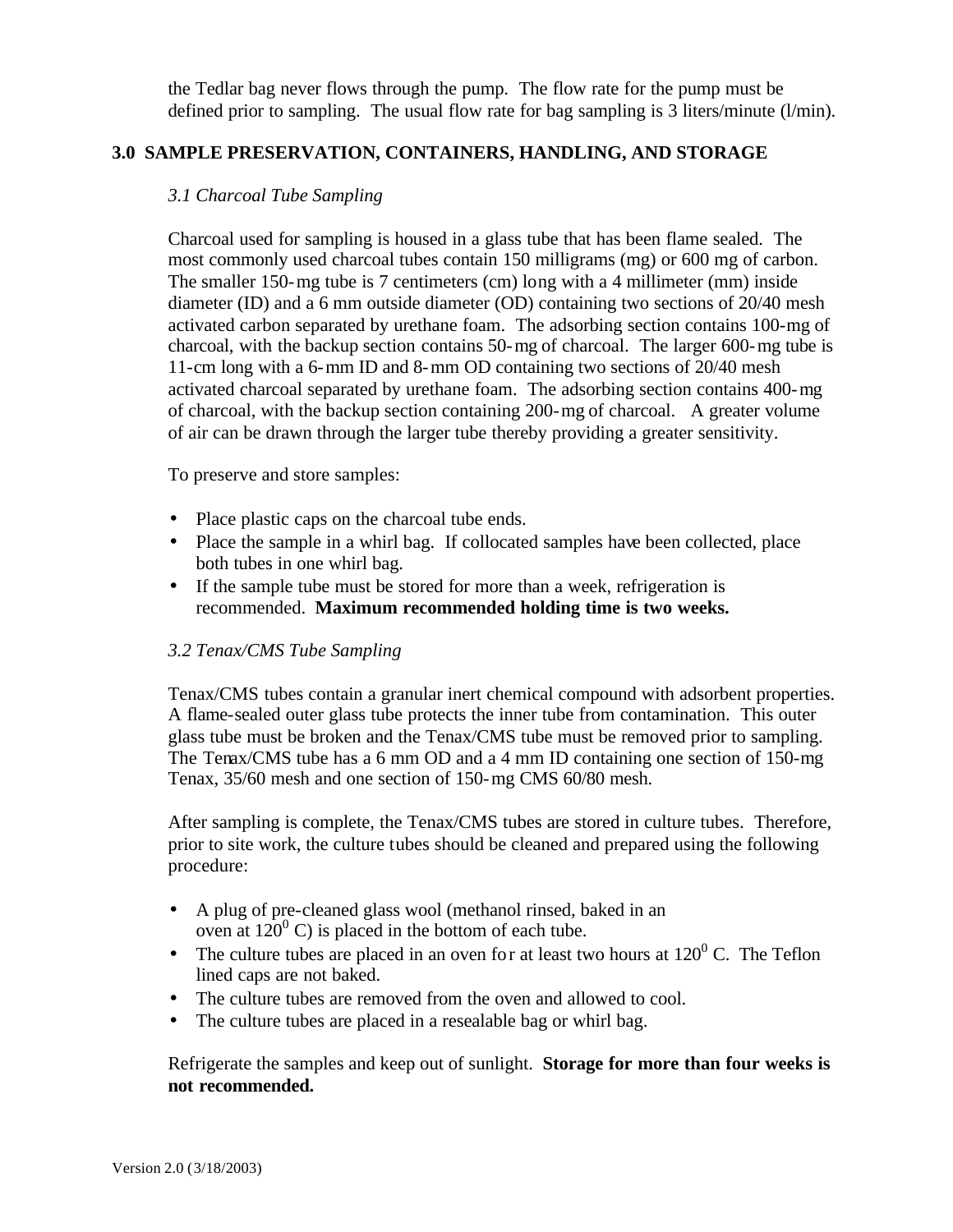### *3.3 Tedlar Bag Sampling*

The Tedlar bags most commonly used for sampling have a 1-liter volume. When the sampling procedure is concluded, the Tedlar bags are stored in either a clean cooler or a trash bag to prevent photodegradation. **Note: It is essential that sample analysis be conducted within 48 hours, after this time compounds may escape or become altered.**

## **4.0 INTERFERENCES AND POTENTIAL PROBLEMS**

### *4.1 Charcoal Tube Sampling*

Low sampling flow rates, and high temperature and humidity may cause a decrease in the adsorption capacity of activated carbon. Contaminants from the front portion of the tube may migrate to the back portion of the tube. Refrigeration may minimize this migration.

### *4.2 Tenax/CMS Tube Sampling*

Contamination of the Tenax/CMS tubes with the compound(s) of interest is a common problem. To minimize this problem, the user must be extremely careful in the preparation, storage, and handling of the tube throughout the sampling analysis process. To avoid contamination from skin oils, a lint free glove must be used when handling Tenax/CMS tubes.

#### *4.3 Tedlar Bag Sampling*

Contamination is a major concern since many of the compounds in question will be present in the parts per billion range. In order to minimize the risk of cross contamination, the following factors should be considered:

- Proximity of the bags to source(s) of potential contamination during transportation and storage. The farther away from source(s) the bags are the less likely the chances of external contamination.
- Bags must be attached only to clean Teflon tubing.
- Once the bag has been collected, affix the sample label to the edge of the bag. Adhesives found in the label may permeate the bag if placed on the body of the bag. Fill out labels with a ballpoint pen as permanent markers contain volatile compounds that may contaminate the sample.
- Due to the chemical structure of Tedlar, highly polar compounds will adhere to the inner surface of the bag. Also, low molecular weight compounds may permeate the bag. Real-time monitors such as the organic vapor analyzer, photoionization detector, and combustible gas indicator should be used as screening devices prior to sampling. The information gathered is written on the sample label to inform the individuals performing the sample analysis.

The Tedlar bag sampling system is straightforward and easy to use. However, there are several things to be aware of when sampling.

• The seal between the top and bottom half of the vacuum box must be air tight in order for the system to work.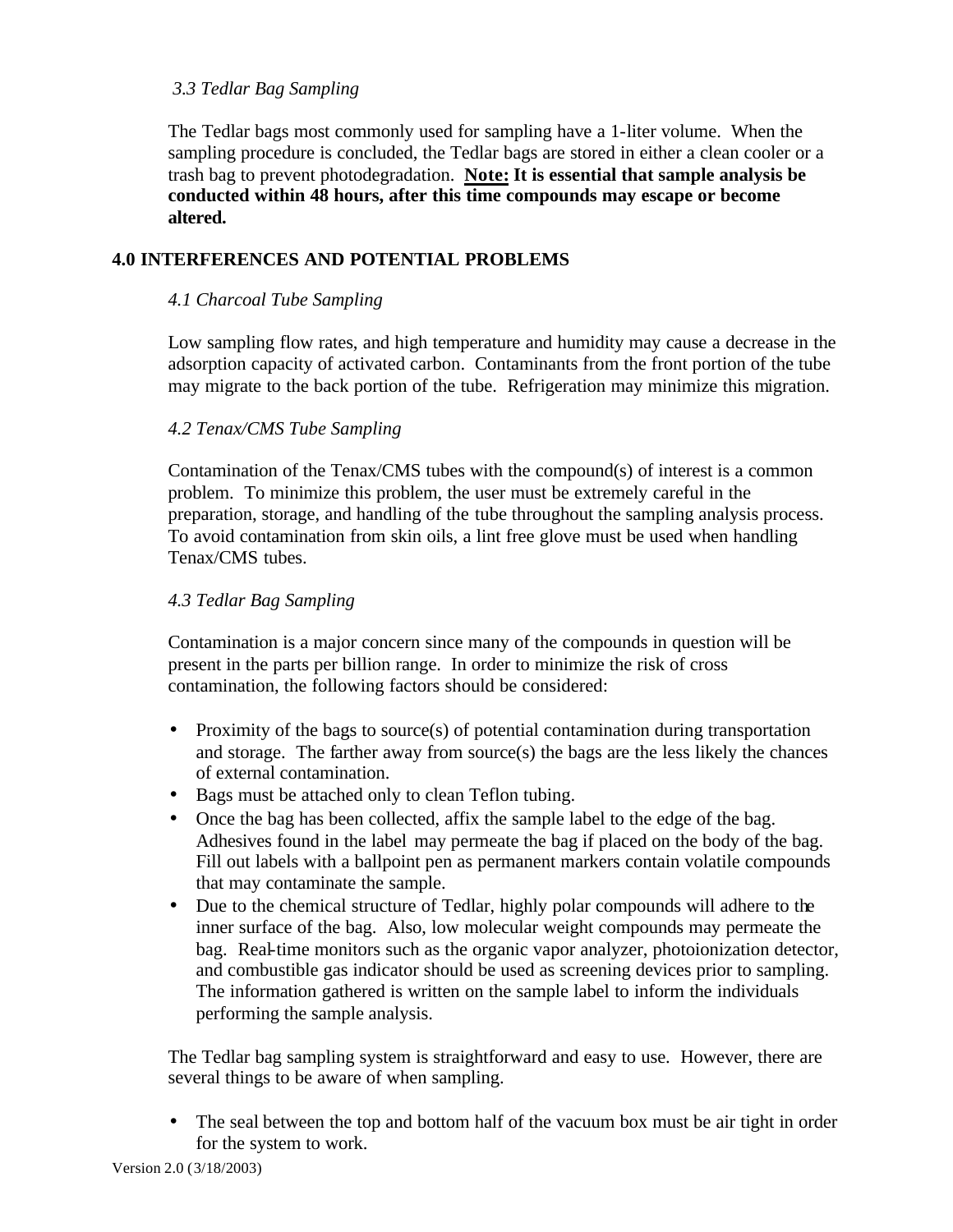- Check the O-ring gasket to see if it is in place with the proper fit. O-rings that have been stretched out will not remain in place, thus requiring constant realignment.
- Check that all the fittings associated with the vacuum joints are securely in place. The fittings can be pushed loose when inserting the valve stem into the Teflon tubing.
- Occasionally, a corner of the Tedlar bag will stick out between the two halves of the vacuum box causing a poor seal. Since the bags will hold only a given volume, overinflation will cause the bags to burst.

## **5.0 EQUIPMENT**

## *5.1 Charcoal Tube Sampling*

Equipment List:

- Personal sampling pump
- Dowel rods
- Single or dual rotameter (with stand and desired pre-calibrated flow rate)
- Charcoal tubes (150 or 600 mg)
- Tygon tubing (for attaching the tube holder system to the suction side of the pump)
- Sleeves (or support tubes to hold tubes in place)
- Single or dual manifold flow controller
- Tube holder end (to support and seal the sampling tube within the plastic housing)
- Glass tube cracker
- Resealable bags
- Whirl bags
- Plastic end caps
- Air sampling worksheets and sample labels
- Chain of custody records
- Screwdriver set

## *5.2 Tenax/CMS Tube Sampling*

Equipment List:

- Calibrated personal sampling pump
- Dual rotameter with stand and pre-calibrated flow rate
- Tenax/CMS tubes, preferably of the same lot number
- Flexible Tygon tubing (for attaching the tube holder system to the suction side of the pump)
- Universal tube holder system which includes, dual variable manifold flow controller, tube holder end with rubber boot adapter, sleeves, and clear plastic housings
- Glass cracker
- Lint-free gloves
- Glass wool
- Teflon tape
- Culture tubes
- Screwdrivers
- Resealable bags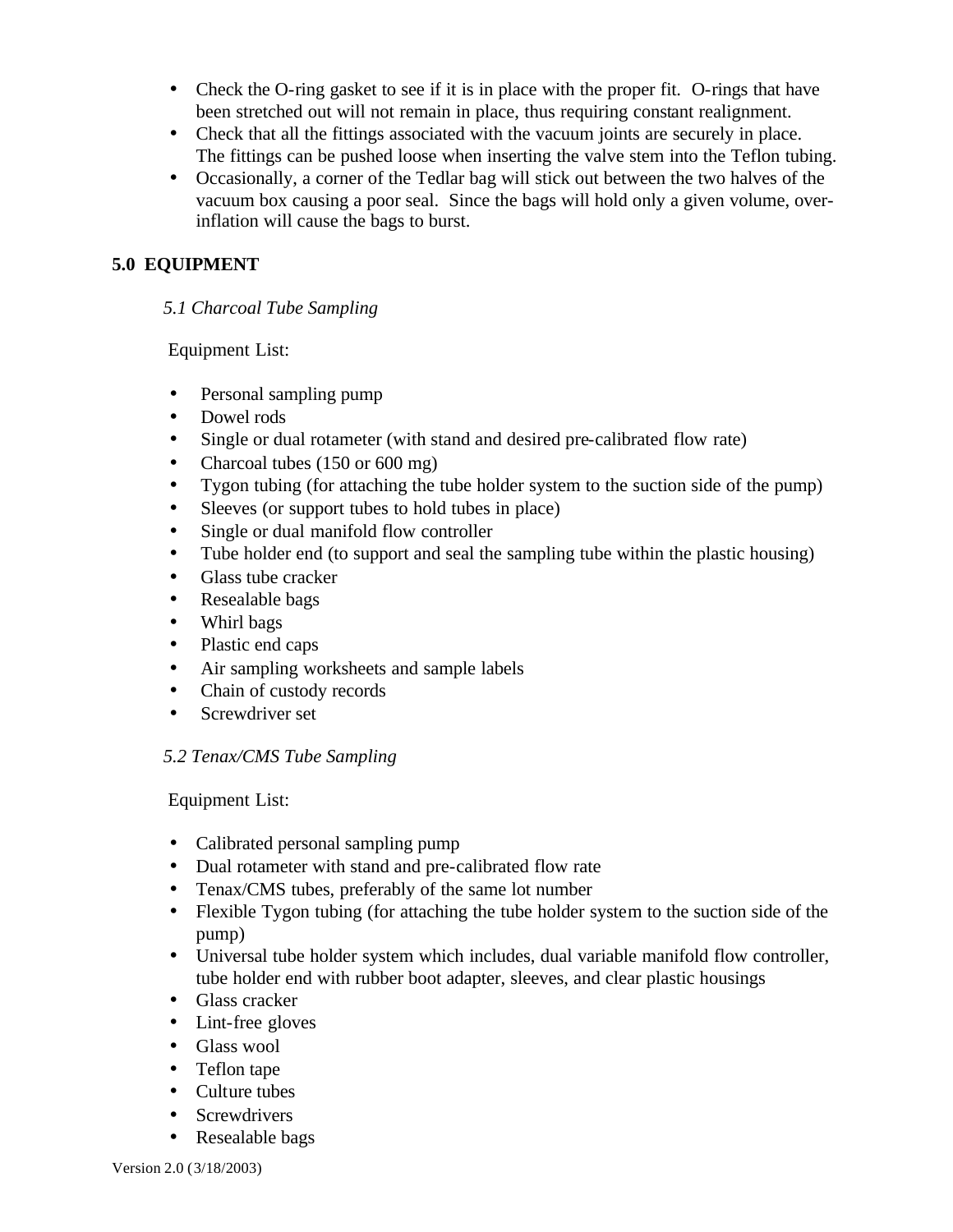- Whirl bags
- Air sampling worksheets
- Chain of custody records

#### *5.3 Tedlar Bag Sampling*

The following items must be operational to perform Tedlar bag sampling:

- Vacuum box must be clean, Teflon tubing replaced, and equipped with extra O-rings
- Pump(s) must be charged, in good working order, and set with the appropriate flow rate of 3 liters per minute
- Tedlar bags must be free of visible contamination and preferably new
- Chain of custody records, custody seals
- Sample labels
- Air sampling worksheets
- Opaque trash bags

### **6.0 REAGENTS**

#### *6.1 Charcoal Tube Sampling*

This section is not applicable to charcoal tube sampling.

#### *6.2 Tenax/CMS Tube Sampling*

Methanol is used in the laboratory to clean the culture tubes, which hold the Tenax/CMS samples. This is performed prior to site work.

#### *6.3 Tedlar Bag Sampling*

This section is not applicable to Tedlar bag sampling.

## **7.0 PROCEDURES**

*7.1 Charcoal Tube Sampling*

7.1.1 Preparation

- Determine the extent of the sampling effort, the sampling methods to be employed and the types and amounts of equipment and supplies needed.
- Obtain and organize the necessary sampling and monitoring equipment.
- Decontaminate or pre-clean equipment, and ensure that it is in working order. Pre-calibrate sampling pumps as described in Section 7.1.2.
- Prepare scheduling and coordinate with staff, client, and the department, if appropriate.
- Perform a general site survey prior to entry, in accordance with the site specific Health and Safety Plan.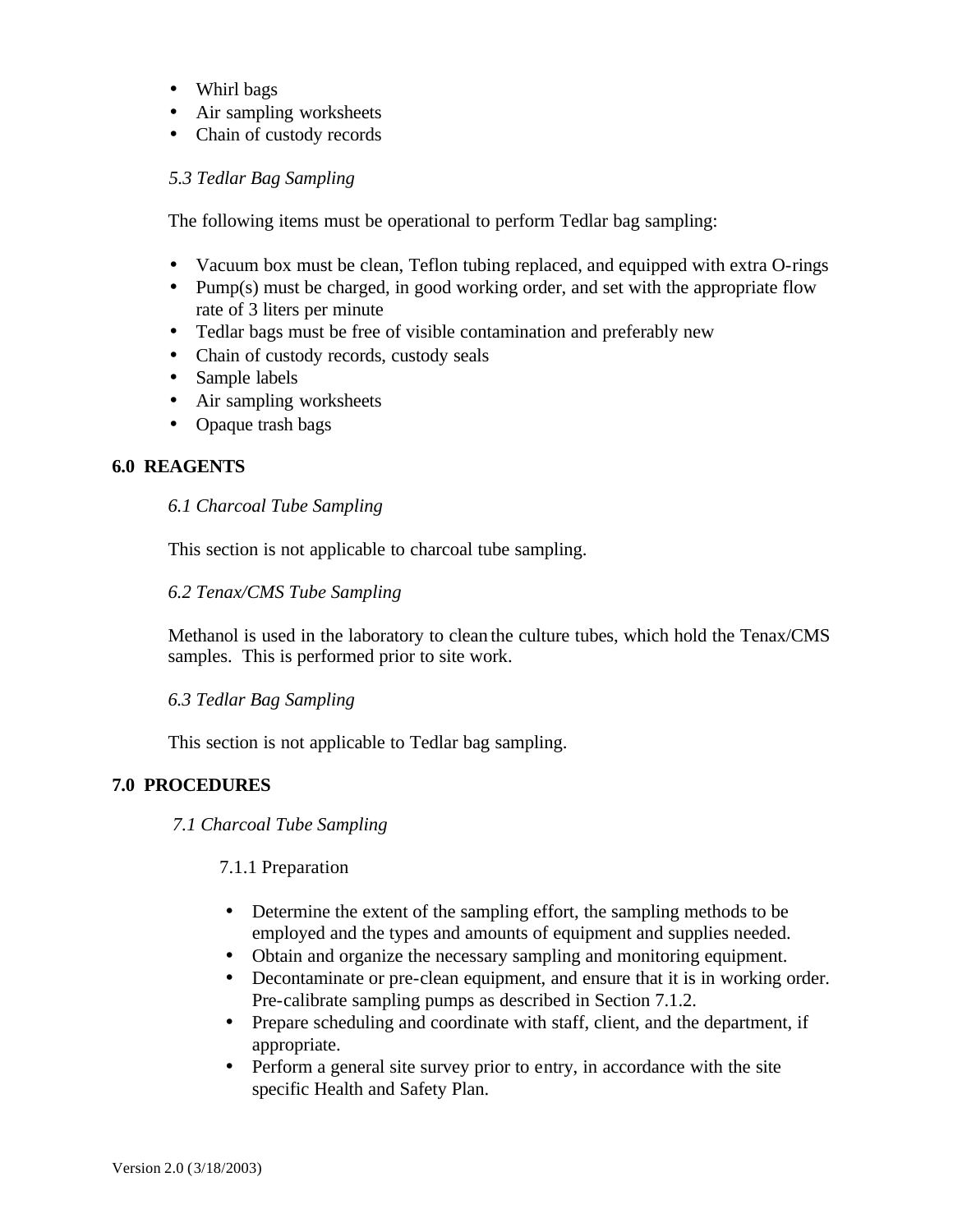## 7.1.2 Calibration Procedures

To save time in the field, sampling pumps can be pre-calibrated in the office prior to arriving on-site. The calibration must be checked in the field prior to, and upon completion of sampling.

- Assemble the calibration train as shown in Figure 2 of Appendix, using a rotameter, sampling pump, manifold (only if the desired flow rate is below 750 cc/min), a tube holder system (sleeve and tube end holder), and a calibration tube. The calibration tube is a representative tube from the same lot of tubes that is used for sampling.
- Turn on the pump and adjust the flow using the flow adjust mechanism on the manifold (if used) or on the pump itself until the float ball on the rotameter is aligned with the rotameter's pre-calibrated flow rate value. A sticker on the rotameter should indicate this value.
- Affix a sticker to the manifold (if used) and pump indicating the pre-calibrated flow rate and sampling media.
- Remove the calibration tube from the sleeve. The pump and manifold (if used) are calibrated as a unit and should not be separated until the samples have been collected.

## *7.1.3 Field Operation*

- Mobilize to a clean zone and calibrate the appropriate number of sampling pumps as described in Section 7.1.2. If the pumps were pre-calibrated, the calibration should be checked in the same manner. Fine-tuning of the flow may be required.
- Mobilize to the sampling location.
- Crack the charcoal tube ends using a glass tube cracker.
- Screw the tip onto the sleeve so the charcoal tube is held in place.
- Attach the sleeve(s) to a single or double manifold. At higher flow rates (>750 cc/min), charcoal tubes can run straight without a manifold.
- To set up the sampling train, attach one end of the Tygon tubing (approximately 2 feet) to the tip of the sleeve or manifold. Attach the other end of the tubing to the inlet plug on the pump, Figure 3 in Appendix. Refer to Figures 4 and 5 in the appendix, respectively, for illustrations of sampling trains without a manifold and with a dual manifold (for collocated samples).
- Adjust time on the pump to the required sample time.
- Place the charcoal tube in a position free from obstruction on a dowel rod or stand.
- Record weather data (e.g., ambient temperature, barometric pressure, and relative humidity) on the air sampling worksheet or in the logbook.
- Turn on the pump.
- After the pump has run the full time, check the fault button to determine if the pump ran for the scheduled time.
- Verify calibration by connecting a rotameter with Tygon tubing and turning on the pump. Record the final flow rate on the air sampling worksheet.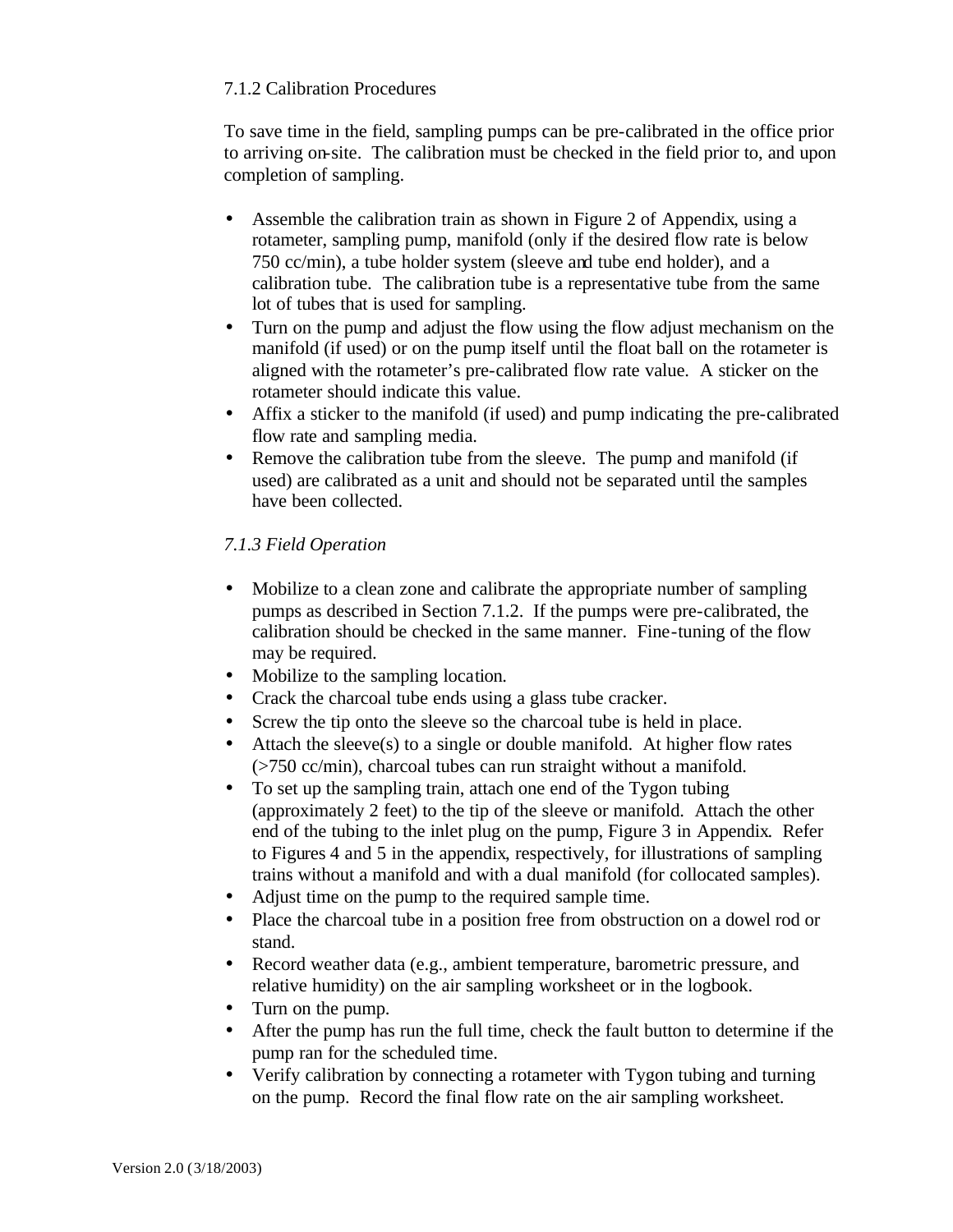## *7.1.4 Post Operation Procedures*

- Record the sampling time on the air sampling worksheet.
- Remove the charcoal tube from the sleeve.
- Cap charcoal tubes with plastic caps immediately after sampling. Never use rubber caps.
- Place the sample in a whirl bag labeled with sample ID No., total volume, and required analysis. If collocated samples were collected, place each tube in a separate whirl bag and assign a unique sample ID No. to each tube.
- Indicate all applicable information on the air sampling worksheet (e.g., sample volume, ID No., location, date, and weather parameters).
- If the sample tube must be stored for more than a week, refrigeration is recommended.
- Prepare samples, including QC samples, for transport by packing them in a shipping container with bubble wrap or styrofoam. Complete a chain of custody record in accordance with the appropriate chain of custody procedures.

The following methods are typically used for the analysis of charcoal tubes: NIOSH Methods 1501-aromatic hydrocarbons; 1500-hydrocarbons boiling point  $36<sup>0</sup>$  to  $126<sup>0</sup>$  C; and 103-halogenated hydrocarbons. If other analytical parameters are required, the appropriate methodology should be determined prior to field activities.

## **7.2 Tenax/CMS Tube Sampling**

#### *7.2.1 Preparation*

- Determine the extent of the sampling effort, the sampling methods to be employed and the types and amounts of equipment and supplies needed.
- Obtain and organize the necessary sampling and monitoring equipment.
- Decontaminate or pre-clean equipment, and ensure that it is in working order. Pre-calibrate sampling pumps as described in Section 7.1.2.
- Prepare scheduling and coordinate with staff, client, and the department, if appropriate.
- Perform a general site survey prior to entry, in accordance with the site specific Health and Safety Plan.

#### *7.2.2 Calibration Procedures*

Assemble the calibration train as shown in Figure 6, in Appendix, using a dual rotameter, sampling pump, dual manifold, and representative Tenax/CMS tubes. The same lot number of Tenax/CMS tubes is used for both sampling and calibration.

• Adjust the sampling pump to the low flow mode.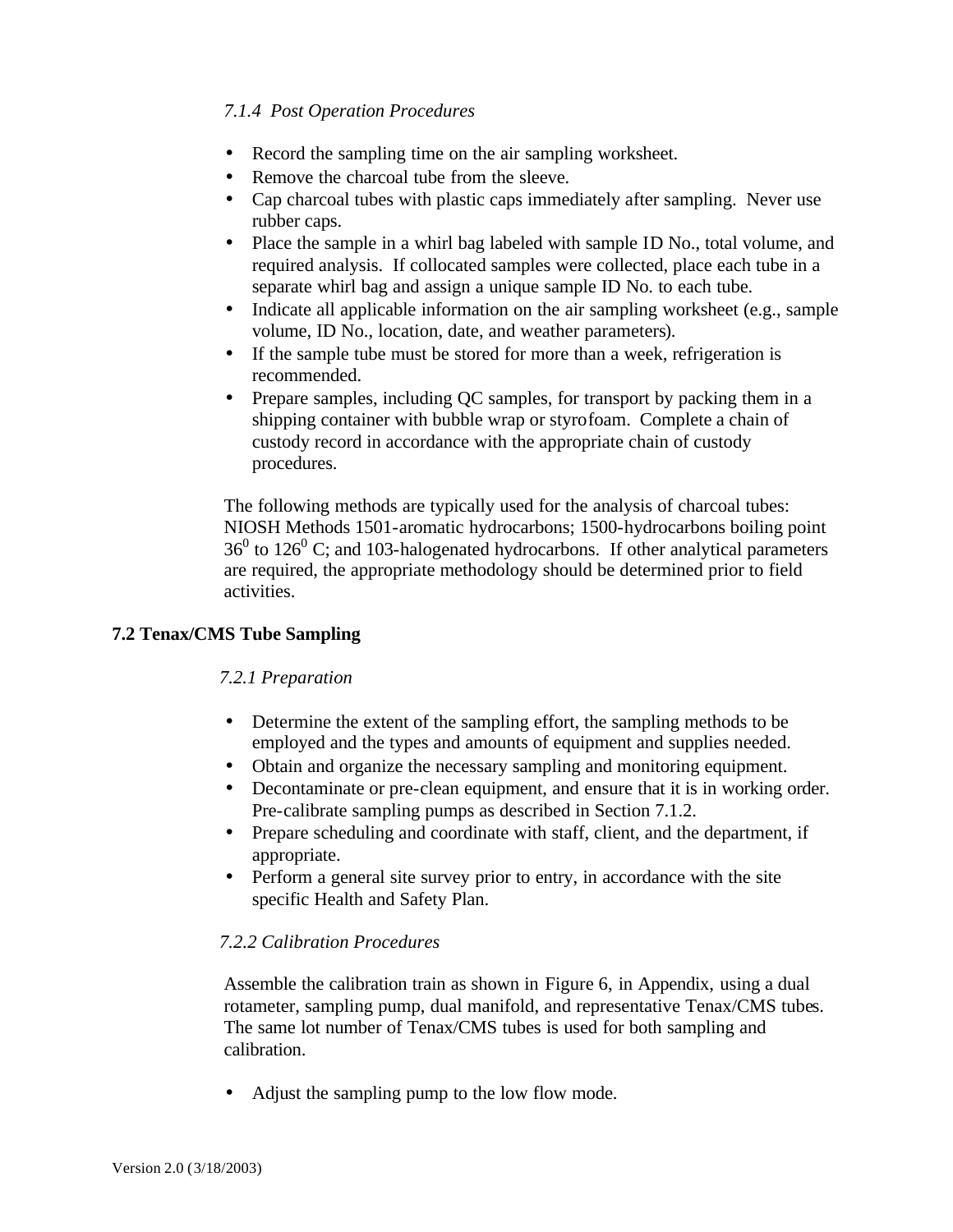- Remove the end caps on the flow controller manifold. To adjust flow, turn the needle valve with a small screwdriver (counter-clockwise to increase, clockwise to decrease).
- Turn the flow adjustment screw on each manifold until the float ball on the rotameter is lined up with the pre-calibrated flow rate value. A sticker on the rotameter should indicate this value.
- Affix a sticker to the manifold and pump indicating the calibrated flow rate and media.
- Remove the representative Tenax/CMS tubes from the sleeves.

The pump and manifold (including boots) are calibrated as a unit and should not be separated until the samples have been collected. See Table 1 below for recommended flow rates and sample volumes.

| <b>TABLE 1. RECOMMENDED FLOW RATES</b><br><b>AND SAMPLE VOLUMES</b> |              |  |
|---------------------------------------------------------------------|--------------|--|
| <b>Flow Rates</b>                                                   |              |  |
| Maximum                                                             | $50$ cc/min  |  |
| Optimal                                                             | 30-40 cc/min |  |
| Minimum                                                             | $10$ cc/min  |  |
| <b>Volumes</b>                                                      |              |  |
| Maximum                                                             | 5 liters     |  |
| Optimal                                                             | 2 liters     |  |
| Minimum                                                             | 0.5 liters   |  |

## *7.2.3 Field Operation*

- Calibrate the appropriate number of pumps with manifolds as described in Section 7.2.2. If the pumps were pre-calibrated, the calibration should be checked in the same manner. Fine-tuning of the flow may be required.
- Crack the outer glass tubes using a glass cracker.
- Use clean, lint-free gloves or cloth to remove the Tenax/CMS tubes from the outer glass housings.
- Insert the Tenax/CMS tubes into a boot, with the CMS sections closet to the manifold.
- Attach protective sleeves over the tubes. Do not enclose the Tenax/CMS tube ends.
- Set up the sampling train, by attaching one end of the Tygon tubing (approximately two feet) to the manifold; and the other end to the inlet plug on the pump (Figure 7 in Appendix).
- Place the sampling tubes in the breathing zone. The pump and tubes can be placed on any solid stationary surface.
- Place the tubes in either a vertical or horizontal position.
- Adjust the pump time and turn it on.
- Record weather data (e.g., ambient temperature, barometric pressure, and relative humidity) on the air sampling worksheet or in the logbook.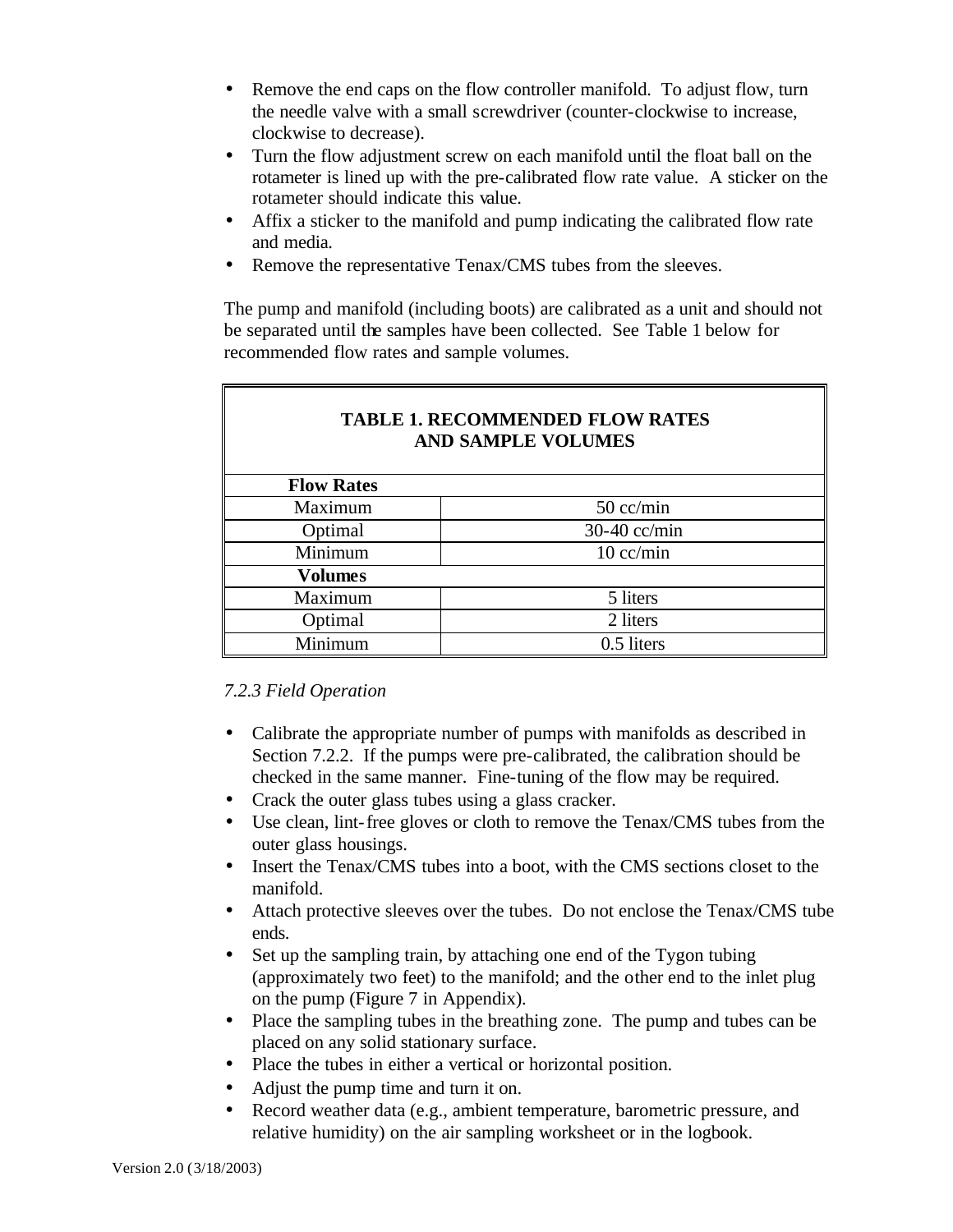• Check the pump at the midpoint of the sampling period if longer than four hours.

## *7.2.4 Post Operational Procedures*

- At the end of the sampling period, record the run in a logbook or on a worksheet.
- Check the flow rate by attaching a rotameter with Tygon tubing and turning on the pump.
- Remove the Tenax/CMS tubes from the sleeves using a lint-free cloth or gloves.
- Place the Tenax/CMS tubes in a culture tube. Pack with glass wool. Tenax/CMS tubes from the same manifold and identical flow rates must be placed in the same culture tube.
- Place a sample sticker indicating sample ID No. on the culture tube. Do not put a sample sticker on the Tenax/CMS tubes itself, as this will contaminate the tube.
- Attach the culture tube lid and wrap the lid/tube interface with Teflon tape.
- Place the culture tubes into a resealable bag or a whirl bag.
- Keep the samples refrigerated and out of the sunlight. **Storage for more than four weeks is not recommended.**
- Prepare the samples, including QC samples, for transport by packing them in shipping containers with bubble wrap or styrofoam. Complete a chain of custody record in accordance with the appropriate chain of custody procedures.

## **7.3 Tedlar Bag Sampling**

## *7.3.1 Preparation*

- Determine the extent of the sampling effort, the sampling methods to be employed and the types and amounts of equipment and supplies needed.
- Obtain and organize the necessary sampling and monitoring equipment.
- Decontaminate or pre-clean equipment, and ensure that it is in working order. Pre-calibrate sampling pumps as described in Section 7.1.2.
- Prepare scheduling and coordinate with staff, client, and the department, if appropriate.
- Perform a general site survey prior to entry, in accordance with the site specific Health and Safety Plan.

## *7.3.2 Field Operation*

Tedlar bags are stored in boxes of ten. The valve is in the open position when stored. Occasionally, a piece of debris will clog the valve, making it necessary to close the valve stem to clear the debris. Pulling it out closes the valve stem. If the valve stem is difficult to pull, it helps to spin the valve stem while pulling it.

• Remove the Tedlar bag from the carton.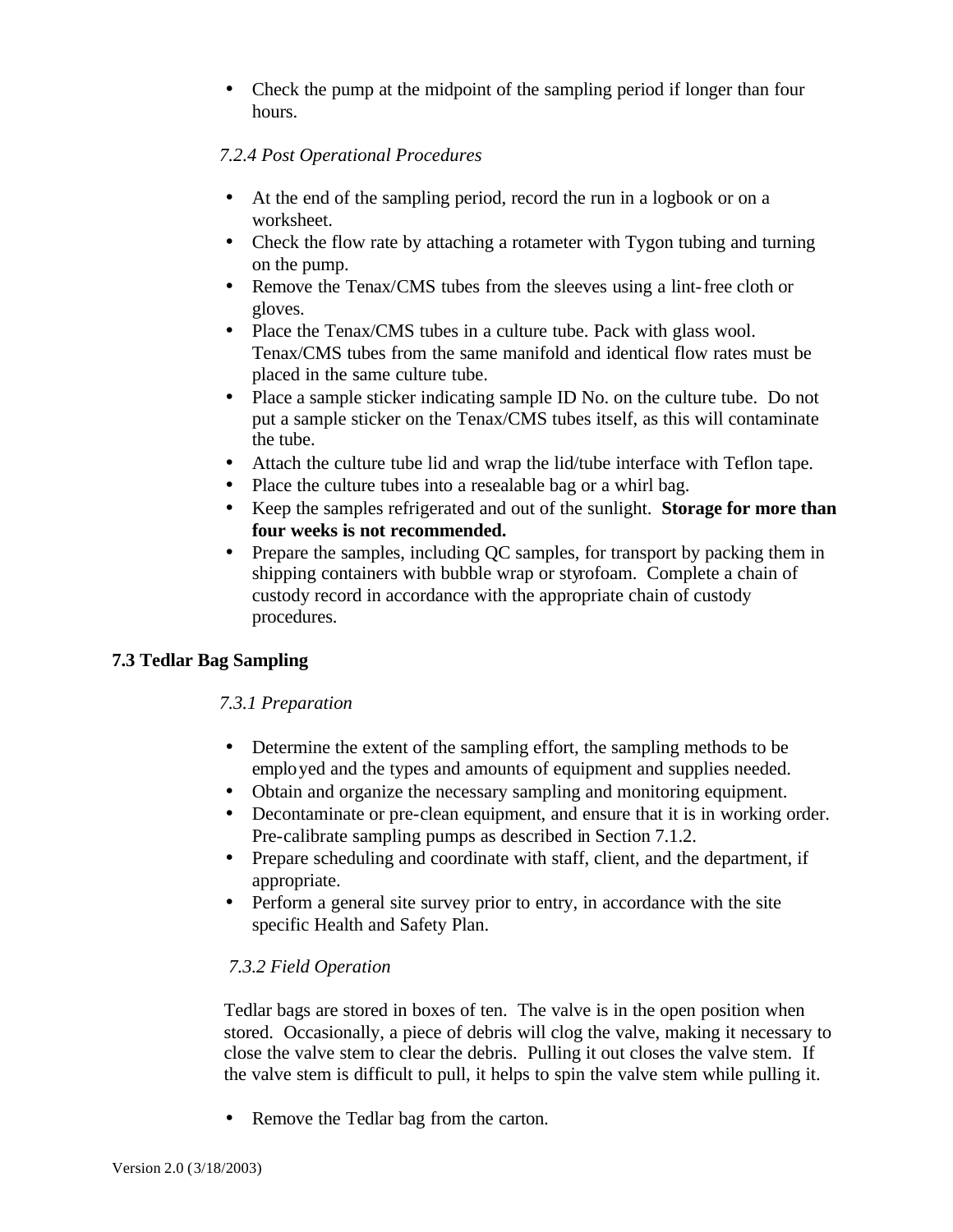- Insert the valve stem into the Teflon tube which runs through the vacuum box (See Figure 1 of Appendix).
- Place the Tedlar bag in the vacuum box. Seal the vacuum box by applying pressure to the top and bottom (ensure that the O-ring is in place and unobstructed).
- Connect the sampling pump to the evacuation tube.
- Connect the intake tube to the desired source or place the intake tube into the media of concern.
- Turn on the sampling pump.
- Allow the bag to fill (visual observation and sound of laboring pump).
- Turn off the sampling pump and remove the evacuation tube from the pump.
- Remove bag and pull the valve stem out.
- Lock the valve stem.
- Label the bag using either a tag or sticker placed on the edge of the bag. Do not write on the bag itself.
- Place Tedlar bag in a clean cooler or opaque trash bag to prevent photodegradation**.**

### *7.3.3 Post Operation*

- Once the samples are collected, transfer them to the laboratory for analysis. It is essential that sample analysis be conducted within **48 hours**, after this time compounds may escape or become degraded.
- When transferring Tedlar bags, a chain of custody form must accompany the samples. **Note: Personnel should be aware that some of the chemicals of concern will degrade within a few hours of sampling. A study conducted by Posner and Woodfin (1986) showed that over a 4 to 6 hour period benzene losses approached 5%.**
- For the time prior to analysis, samples may be stored in a clean cooler or opaque trash bag with a trip blank (a Tedlar bag filled with "zero air") and the chain of custody form.

#### **8.0 CALCULATIONS**

### *8.1 Charcoal Tube Sampling & Tenax/CMS Tube Sampling*

The total volume of a sample is calculated by multiplying the total sampling time by the flow rate. The total volume for each sample should be indicated on the chain of custody form.

#### *8.2 Tedlar Bag Sampling*

This section is not applicable to Tedlar bag sampling.

#### **9.0 QUALITY ASSURANCE/QUALITY CONTROL**

#### *9.1 Charcoal Tube Sampling*

The following general QA procedures apply: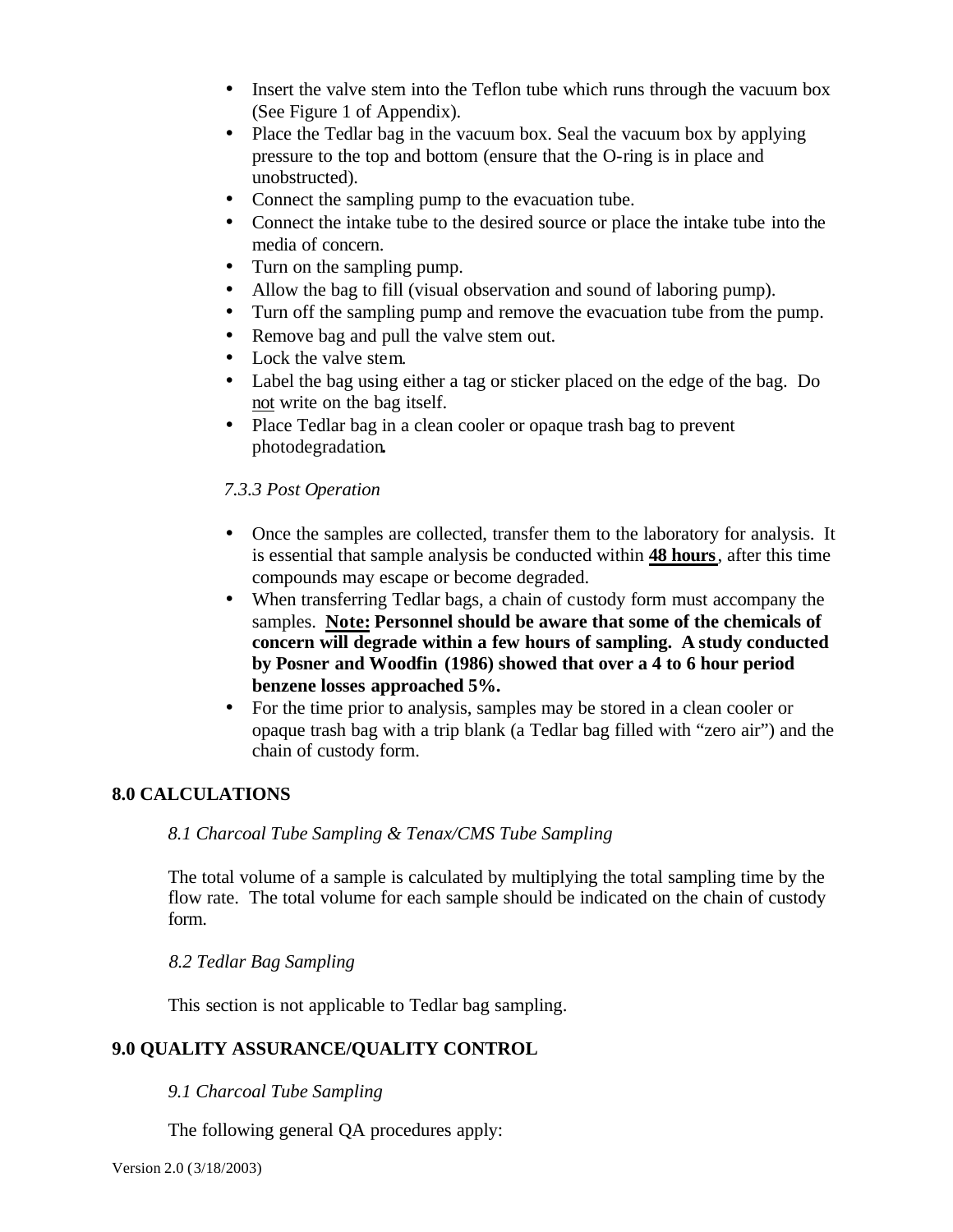- All data must be documented on a worksheet or in a logbook.
- All instruments must be operated in accordance with operating instructions as supplied by the manufacturer, unless otherwise specified in the work plan. Equipment checkout and calibration activities must occur prior to sampling and operation and they must be documented.

The following specific QC activities apply:

- Provide one field blank per sampling event or per 20 samples which ever is greater. The field blank should be handled in the same manner as the sampling tube (break, seal, and transport) except that no air is drawn through the tube.
- Collect one collocated sample per sampling event or per 10 samples, whichever is greater. (Collocated samples are two samples collected adjacent to each other during the same time period at the same flow rates.)
- Include a minimum of one lot blank tube per manufacture's lot of tubes used per sampling event. These tubes are taken directly from the charcoal tube box. Do not break the ends.

## *9.2 Tenax /CMS Tube Sampling*

The following general QA procedures apply:

- All data must be documented on a worksheet or in a logbook.
- All instruments must be operated in accordance with operating instructions as supplied by the manufacturer, unless otherwise specified in the work plan. Equipment checkout and calibration activities must occur prior to sampling and operation and they must be documented.

The following specific QC activities apply:

- Provide one field blank per sampling event or per 20 samples which ever is greater. The field blank should be handled in the same manner as the sampling tube (break, seal, and transport) except that no air is drawn through the tube.
- Provide a minimum of one lot blank tube per sampling episode. These tubes are taken directly from the Tenax/CMS tube box. Do not break the outer glass housing. Place in a resealable bag and keep with other samples
- All sample stations should have duplicated sample tubes.

#### *9.3 Tedlar Bag Sampling*

The following general QA procedures apply:

- All data must be documented on a worksheet or in a logbook.
- All instruments must be operated in accordance with operating instructions as supplied by the manufacturer, unless otherwise specified in the work plan. Equipment checkout and calibration activities must occur prior to sampling and operation and they must be documented.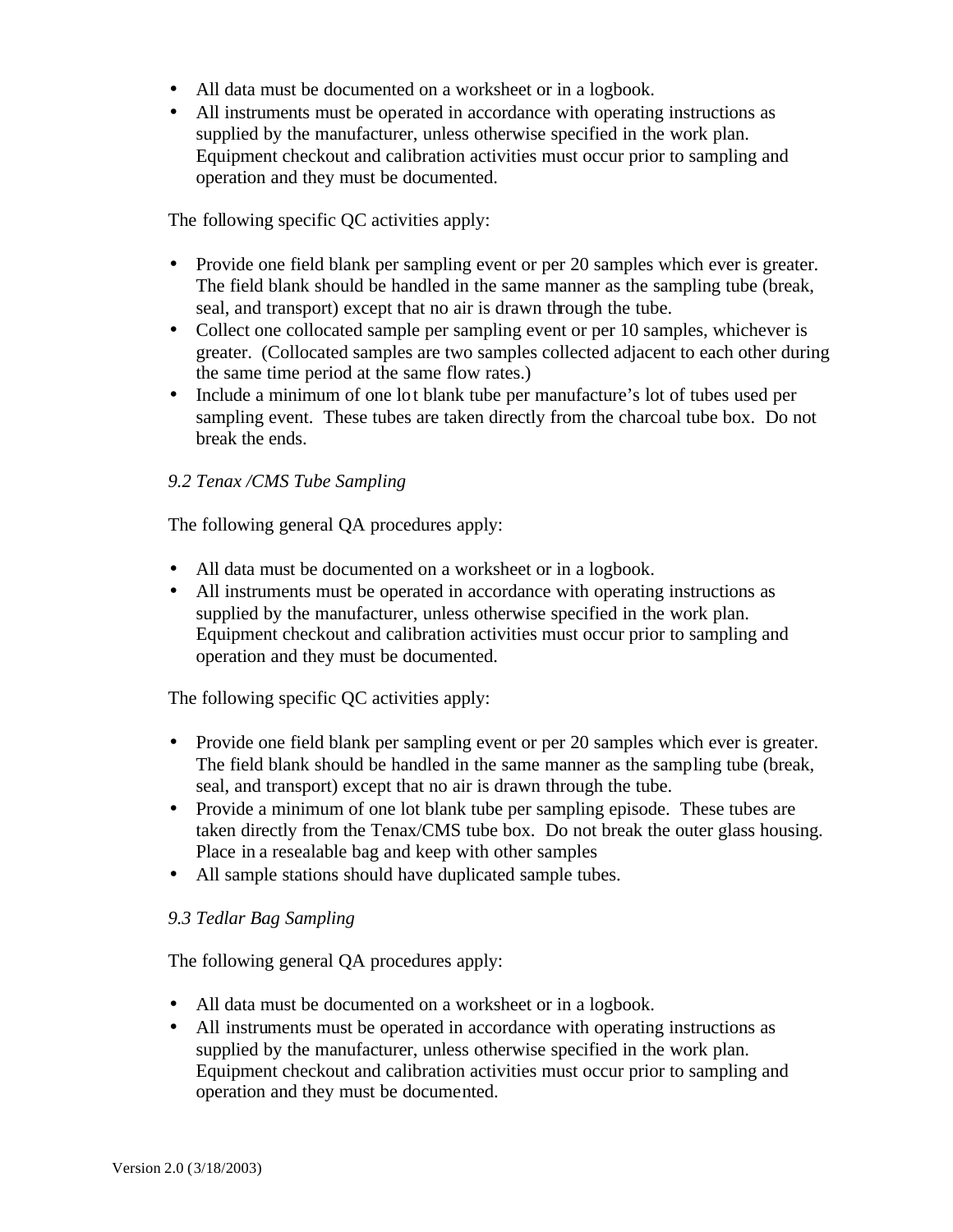Depending upon the quality assurance work plan requirements, a background sample consisting of upgradient/downgradient, beginning/ending of day or a combination, may be collected. It may also be desirable to change sample train tubing between locations.

Tedlar bag standards must be filled on-site to identify the contaminants' degradation from the time the sample is collected until its analysis. Trip blanks, Tedlar bags filled with "zero air", must accompany sample bags at a minimum rate of one per day to identify possible contamination during handling. For each lot of Tedlar bags, a minimum of one bag must be filled with "zero air" and then analyzed for the parameter(s) of interest to detect contamination due to the Tedlar bag which may itself cause false positives. Duplicate Tedlar bags should be collected at a minimum rate of 5% of the total number of samples per sampling event.

## **10.0 DATA VALIDATION**

Results of the quality control samples will be evaluated for contamination. This information will be utilized to qualify the environmental sample results according to the project's data quality objectives.

## **11.0 HEALTH AND SAFETY**

When working with potentially hazardous materials, follow U.S. EPA, OSHA, and corporate health and safety procedures.

## **12.0 SUMMARY**

This SOP discusses three types of sampling methods that are acceptable for the collection of indoor air/remediation system monitoring (i.e. soil vapor extraction systems) that may contain petroleum constituents. The collection of indoor air samples is not limited to these three methods. However, the department **must** be contacted prior to using an alternative air sampling method.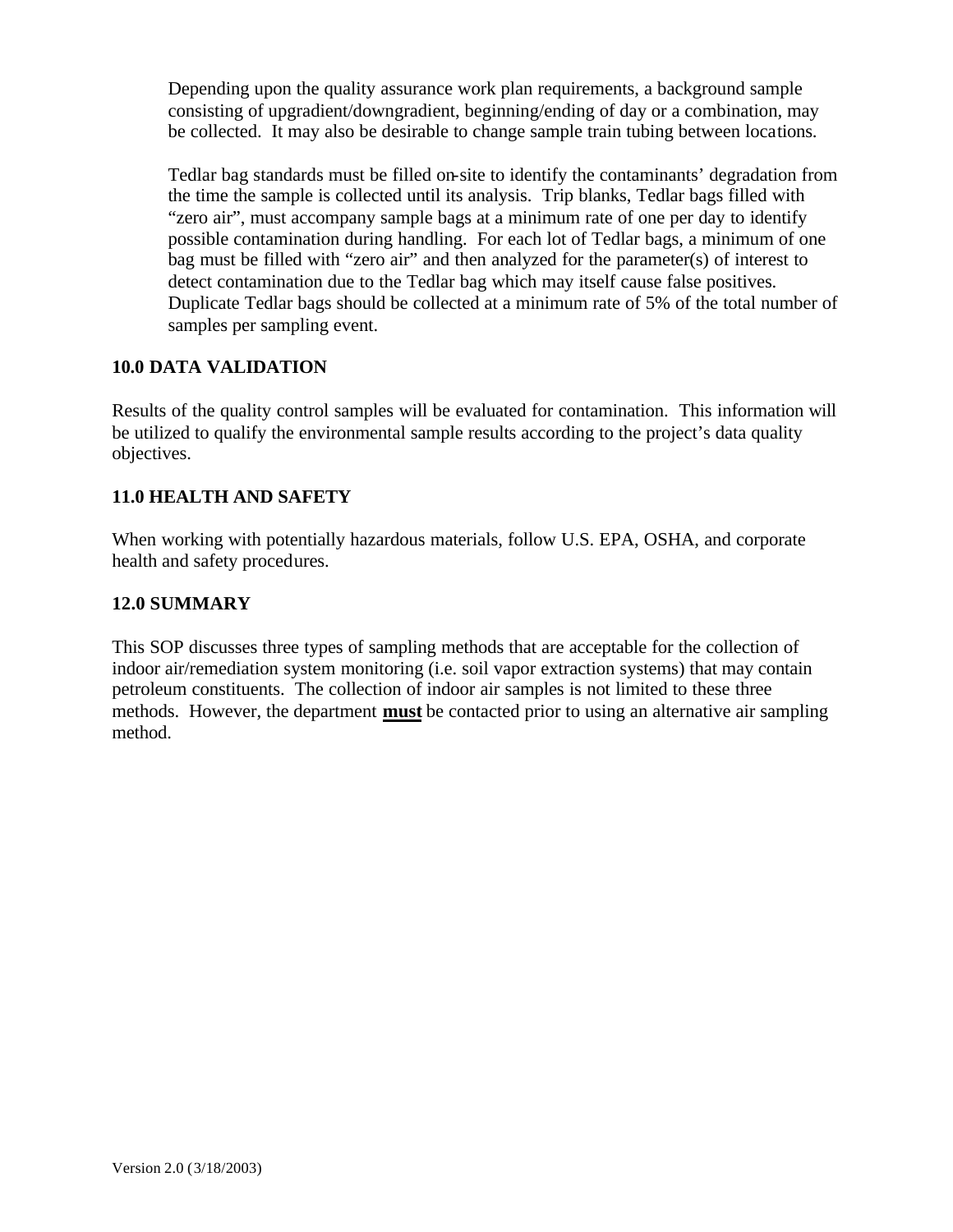#### **13.0 REFERENCES**

Eiler, Peter M., ed. NIOSH Method 1501, Aromatic Hydrocarbons. In: NIOSH Manual of Analytical Methods, Third Edition, U.S. Government Printing office, Washington, D.C., 1987. p.1501-1

Eiler, Peter M., ed. NIOSH Method 1500, Hydrocarbons. BP 36-126<sup>o</sup>C. In: NIOSH Manual of Analytical Methods,. Third Edition, U.S. Government Printing office, Washington, D.C., 1987. p.1500-1

Eiler, Peter M., ed. NIOSH Method 1003, Halogenated Hydrocarbons. In: NIOSH Manual of Analytical Methods, BP 36-126°C. Third Edition, U.S. Government Printing office, Washington, D.C., 1987. p.1003-1

Gillian Instrument Corp., instruction manual for Hi Flow sampler: HFS113, HFS113T, HFS113U, HFS113UT, 1983.

NJDEP, Field Sampling Procedures Manual, Hazardous Waste Program, February 1988.

Posner, J.C. and W.J. Woodfin, Sampling with Gas Bags 1: Losses of Analyte with Time, Applied Industrial Hygiene 4, 163-168, 1986.

Roy F. Weston, Inc., Weston Instrument Manual, Volume I, 1987.

U.S. EPA, Compendium of Methods for Determination of Toxic Organic Compounds in Ambient Air, EPA 600/4-84/76, December 1984.

U.S. EPA, Characterization of Hazardous Waste Sites – A Method Summary: Volume II, Available Sampling Methods, Second Edition, EPA 600/4-84/76, December 1984.

#### **ADDITIONAL AIR MONITORING REFERENCES**

Agency for Toxic Substances and Disease Registry, June 1994, Environmental Data Needed for Public Health Assessments, A Guidance Manual.

American Academy of Industrial Hygiene (AAIH), 1984, Items to Consider When Investigating Complaints Relative to the Office Environment, Personal Correspondence to Edward Baier, Occupational Safety and Health Administration, Lansing: AAIH Peer Review Committee.

American Society for Heating, Refrigerating and Air-Conditioning Engineers (ASHRAE), 1973, ASHRAE Standard 62-73: Standards for Natural and Mechanical Ventilation, New York, ASHRAE.

American Society for Heating, Refrigerating and Air-Conditioning Engineers (ASHRAE), 1975, ASHRAE Standard 90-75: Energy Conservation in New Building Design, New York, ASHRAE.

American Society of Heating, Refrigerating and Air-Conditioning Engineers (ASHRAE), 1989, Standards for Acceptable Indoor Air Quality, Atlanta: ASHRAE 62-1989.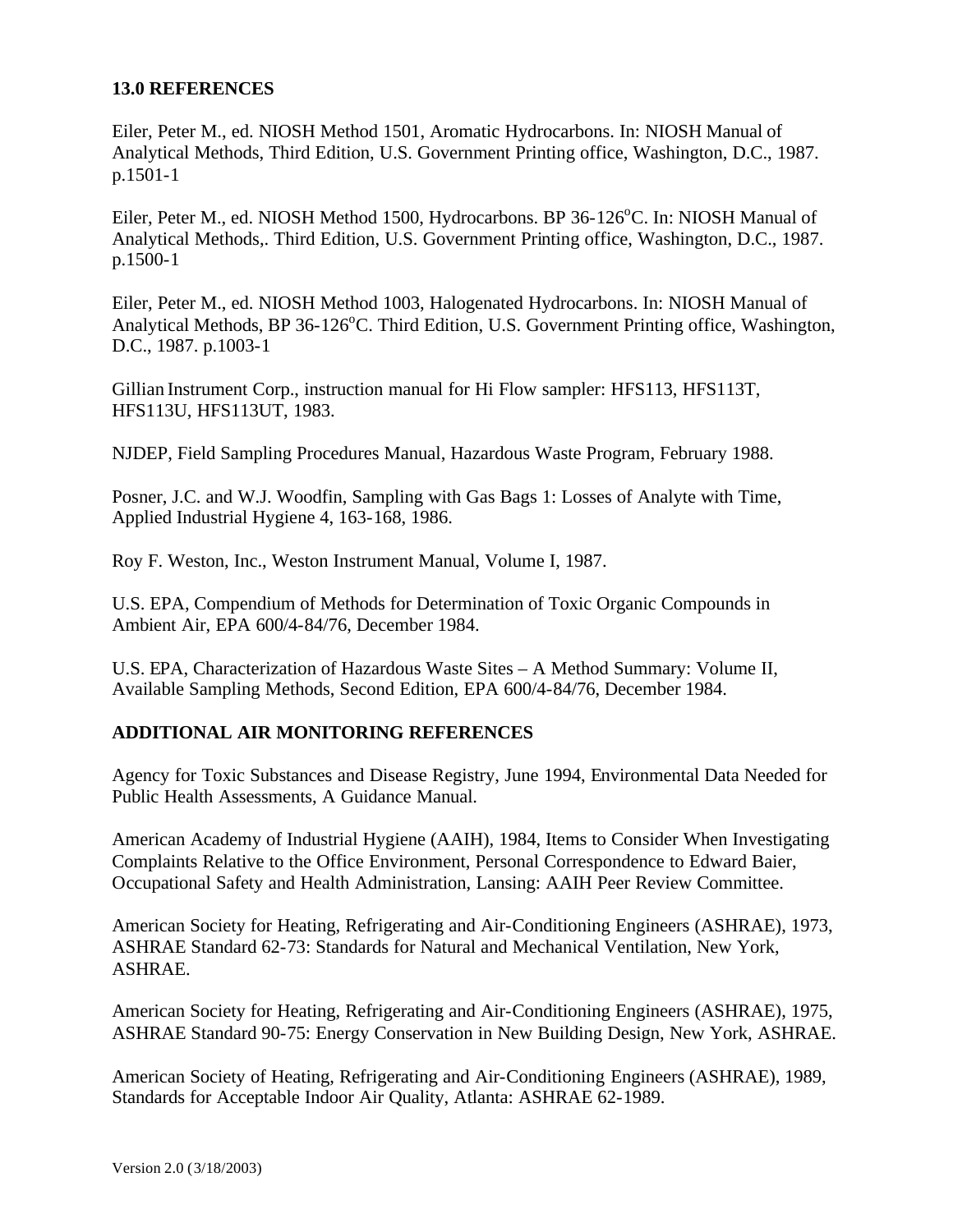American Society for Heating, Refrigerating and Air-conditioning Engineers (ASHRAE), 1981, Thermal Environmental Conditions for Human Occupancy, ASHRAE Standard 55-1981.

Burge, H. A. and Hodgson, M, 1988, Health Risks of Indoor Pollutants, ASHRAE, p. 34-38.

EPA, 1989, Air Superfund National Technical Guidance Study Series.

EPA, 1991, Risk Assessment Guidance for Superfund: Volume I--Human Health Evaluation Manual (Part B, Development of Risk-based Preliminary Remediation Goals), Interim Publication 9285.7-OlB, December 1991.

EPA, 1991, 400/3-91/003, Introduction to Indoor Air Quality, A Reference Manual,

EPA, 1992, 530/UST/-91/018, Leaking Underground Storage Tanks and Health, Understanding Health Risks from Petroleum contamination,

EPA, 1994, General Air Sampling Guidelines: SOP # 2008, 11/16/94, REV # 0.0.

EPA, June 1995, 402/F/91/102, Building Air Quality: A Guide for Building Owners and Facility Managers.

EPA, August 1997, 600/P-95/002 Fa, Volume I - General Factors, Exposure Factors Handbook.

EPA, 13 Oct 1998, Guidelines for Exposure Assessment, [frl-4129-5], http://www.tis.eh.doe.gov/docs/hasp/ch8/links.html

Fisk, W. J, et al, 1987, Indoor Air Quality Control Techniques, New Jersey: Noyes Data Corp.

Health Canada, April 1987(revised July 1989), Exposure Guidelines for Residential Indoor Air Quality, A Report of the Federal-Provincial Advisory Committee on Environmental and Occupational Health.

International Agency for Research on Cancer, 1988, Man-made Mineral Fibres & Radon, IARC Monographs, Vol. 43, Lyon, France: IARC.

Lioy, P. J, 1983, Air Sampling Instruments for Evaluation of Atmospheric Contaminants, 6th Edition, Cincinnati, Ohio: ACGIH.

Maryland State Department of Education, 1987, Indoor Air Quality, Baltimore: Maryland Public Schools.

McLellan, R. K, 1983, The Health Hazards of Office Work, Toxic Substances Journal, 5(3): 162- 181.

Massachusetts Department of Environmental Protection; N. A. Fitzpatrick & J. J. Fitzgerald; October 1996, An Evaluation of Vapor Intrusion Into Buildings Through a Study of Field Data; 11<sup>th</sup> Annual Conference on Contaminated Soils, University of Massachusetts, Amherst.

Meyer, B, 1983, Indoor Air Quality, Boston: Addison-Wesley.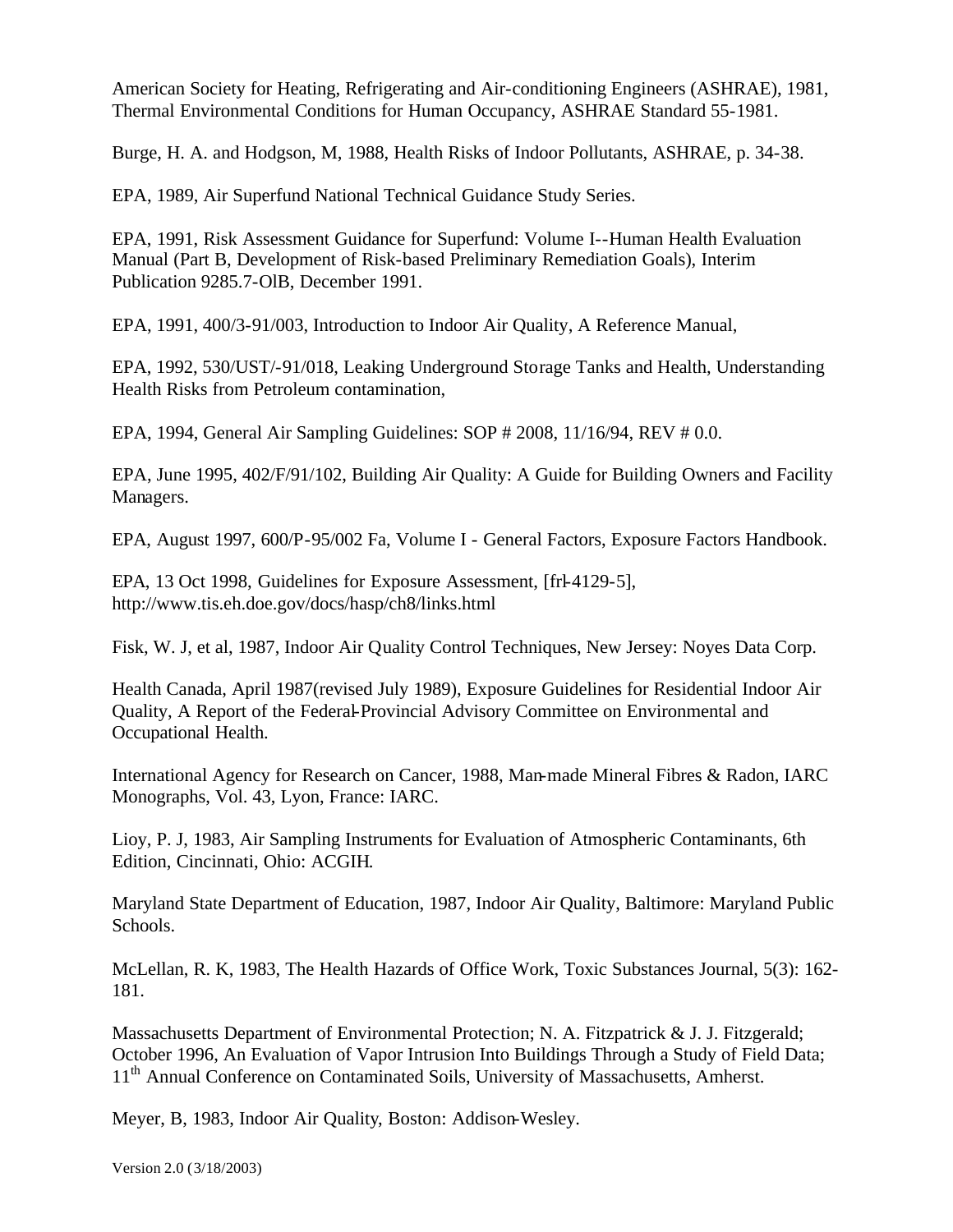National Institute of Environmental Health and Safety and DOE Office of Energy Research, Office of Health and Environmental Research, Richard Sextro and Marc Fisher, Indoor Environment Program

National Institute for Occupational Safety and Health (NIOSH), 1987, Guidance for Indoor Air Quality Investigations, Cincinnati: NIOSH.

National Institute for Occupational Safety and Health (NIOSH), Feb, 1989, Personal Correspondence to Long Loo, Occupational Safety and Health Administration.

Northeast States for Coordinated Air Use Management; Air Toxics Committee, August 1989, Evaluation of the Health Effects from Exposure to Gasoline and Gasoline Vapors, Final Report.

Occupational Exposure Sampling Strategy Manual, January, 1977, DHHS (NIOSH) Publication No. 77-173

Pennsylvania State University Fact Sheet Safety 36, 1993, Pennsylvania Cooperative Extension Service. For more information, contact Pennsylvania State University College of Agricultural Sciences, Agricultural Engineering Department, 246 Agricultural Engineering Building, University Park, PA 16802, Dennis J. Murphy, professor; Cathleen M. LaCross, technical writer.

Samet, J. M, et al, 1987, 1988, Health Effects and Sources of Indoor Air Pollution, Parts I and II, American Review of Respiratory Disease 136:1486-1508 and 137: 221-242.

Wadden, R. A. and Scheff, P. A, 1983, Indoor Air Pollution, New York: John Wiley & Sons.

Walsh, P. J., Dudney, C. S., and Copenhover, E. D, 1984, Indoor Air Quality, Florida: CRC Press, Inc.

Section Break (Next Page)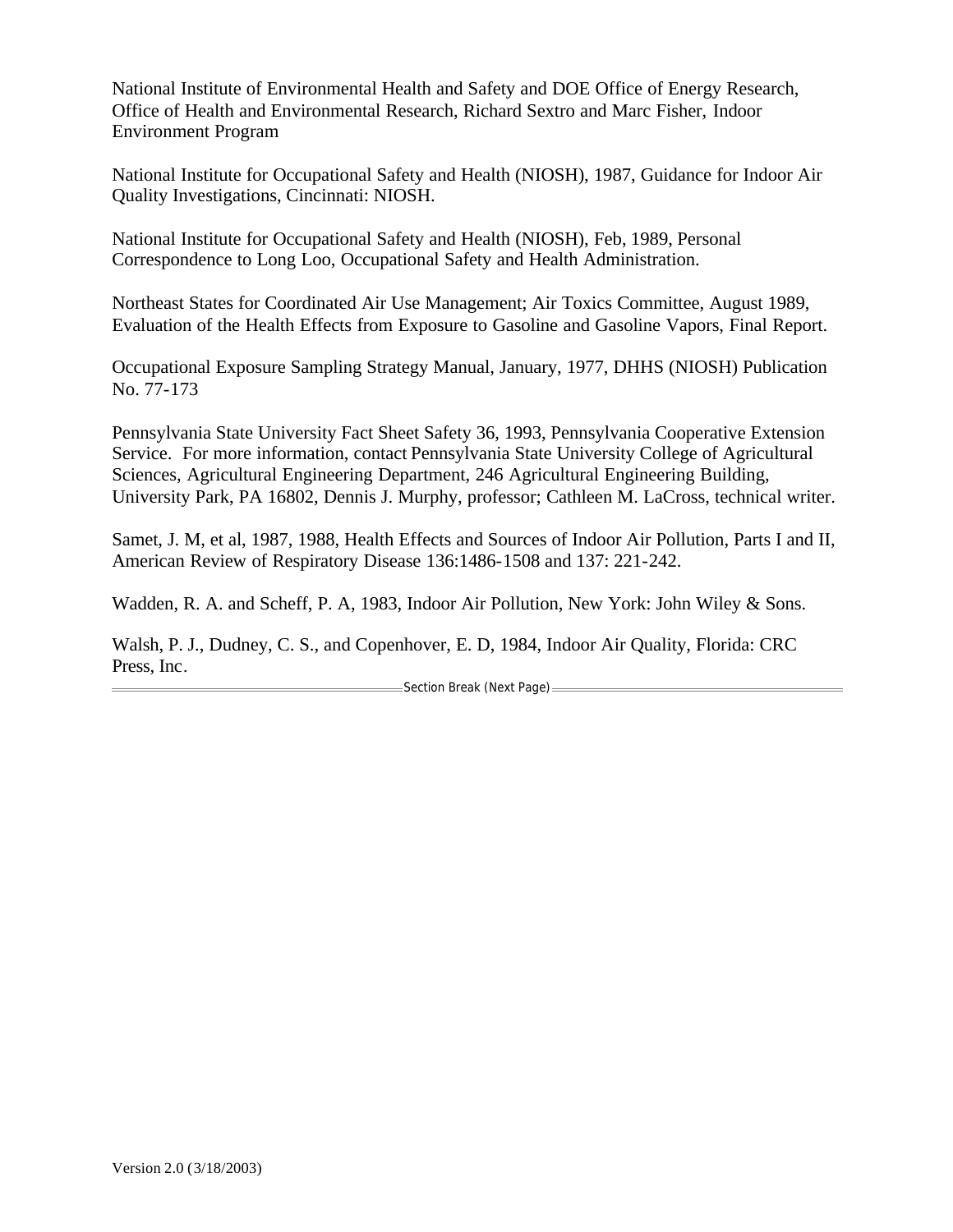# STANDARD OPERATING PROCEDURE

# ELEVEN

# **Appendix of Figures**

=Section Break (Next Page)=

# **APPENDIX A**

Figure



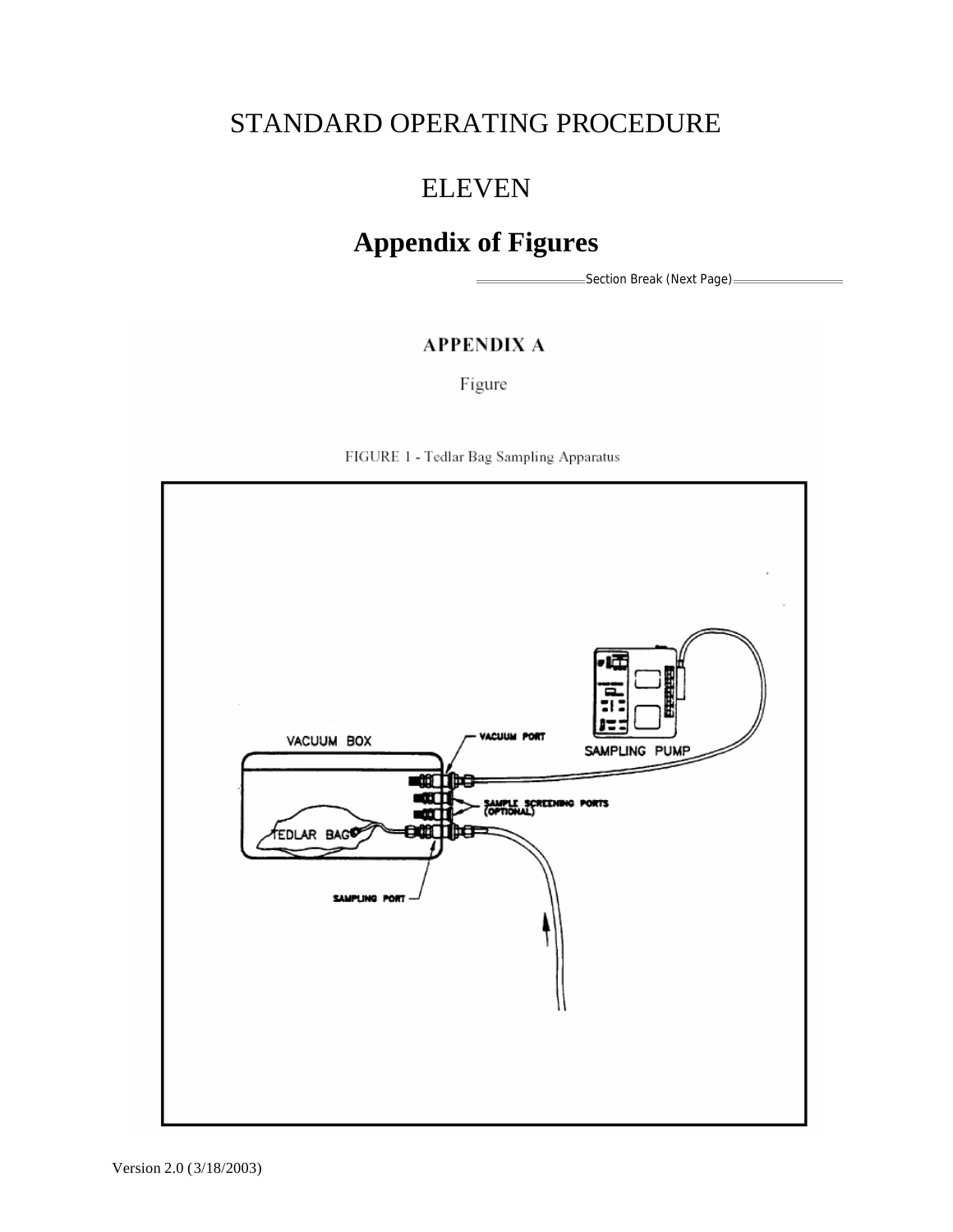# **Figure 1. Tedlar Bag Sampling Apparatus**

Page Break



FIGURE 1. Calibration Train

**Figure 2. Calibration Train**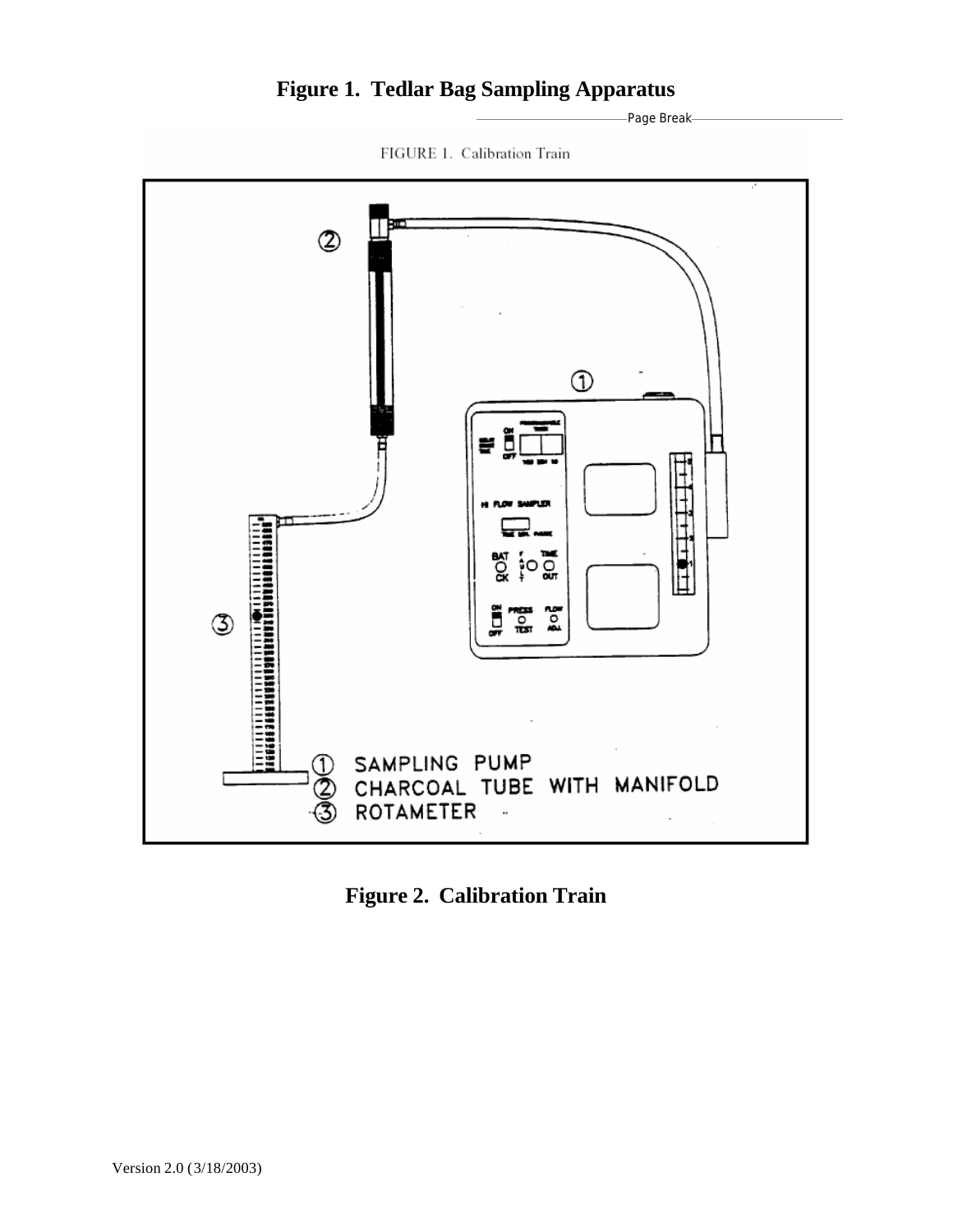# **APPENDIX A (Cont'd)**

## Figures





**Figure 3. Charcoal Tube Sampling Train (Single Manifold)**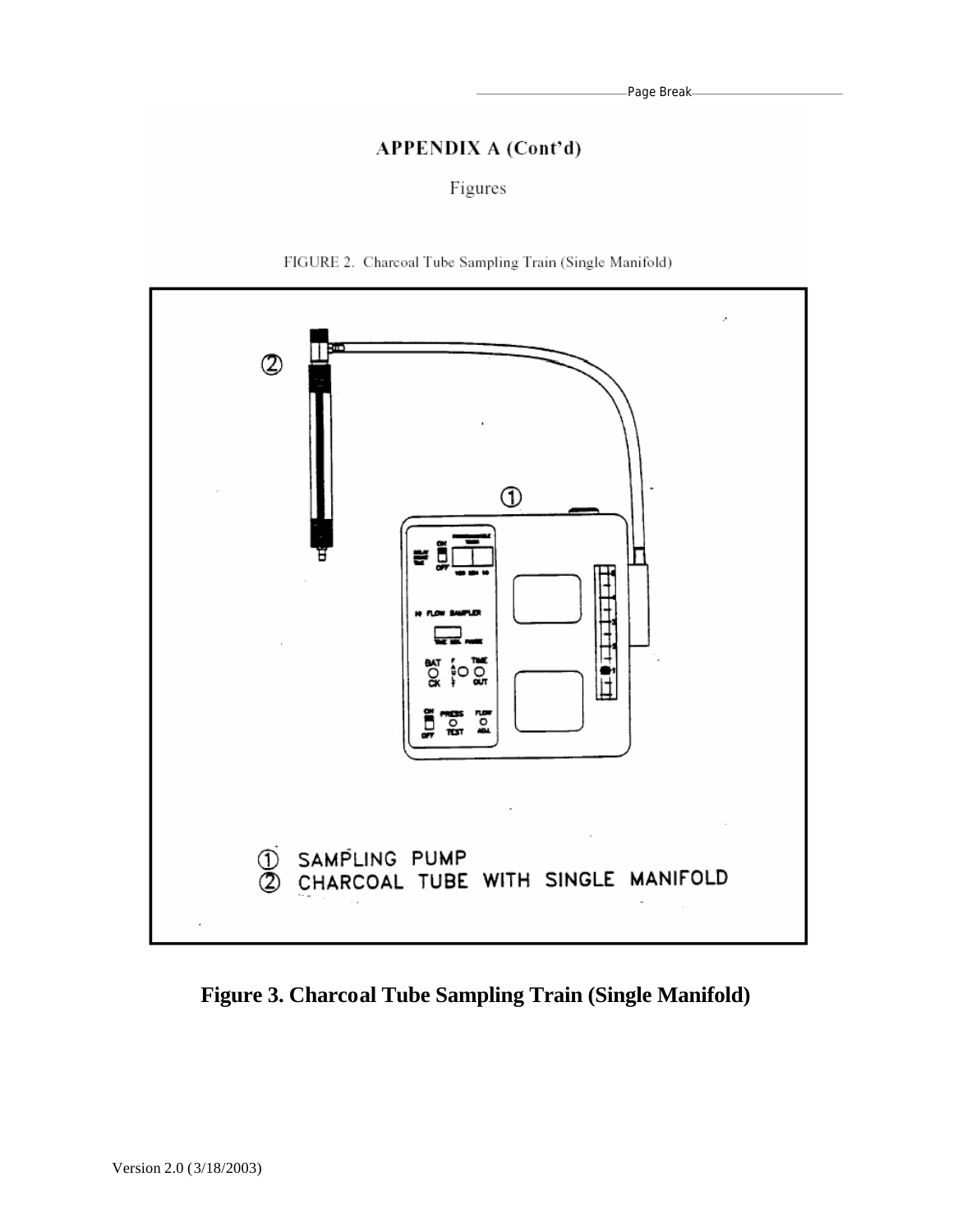# **APPENDIX A (Cont'd)**

Figures





**Figure 4. Charcoal Tube Sampling Train (No Manifold)**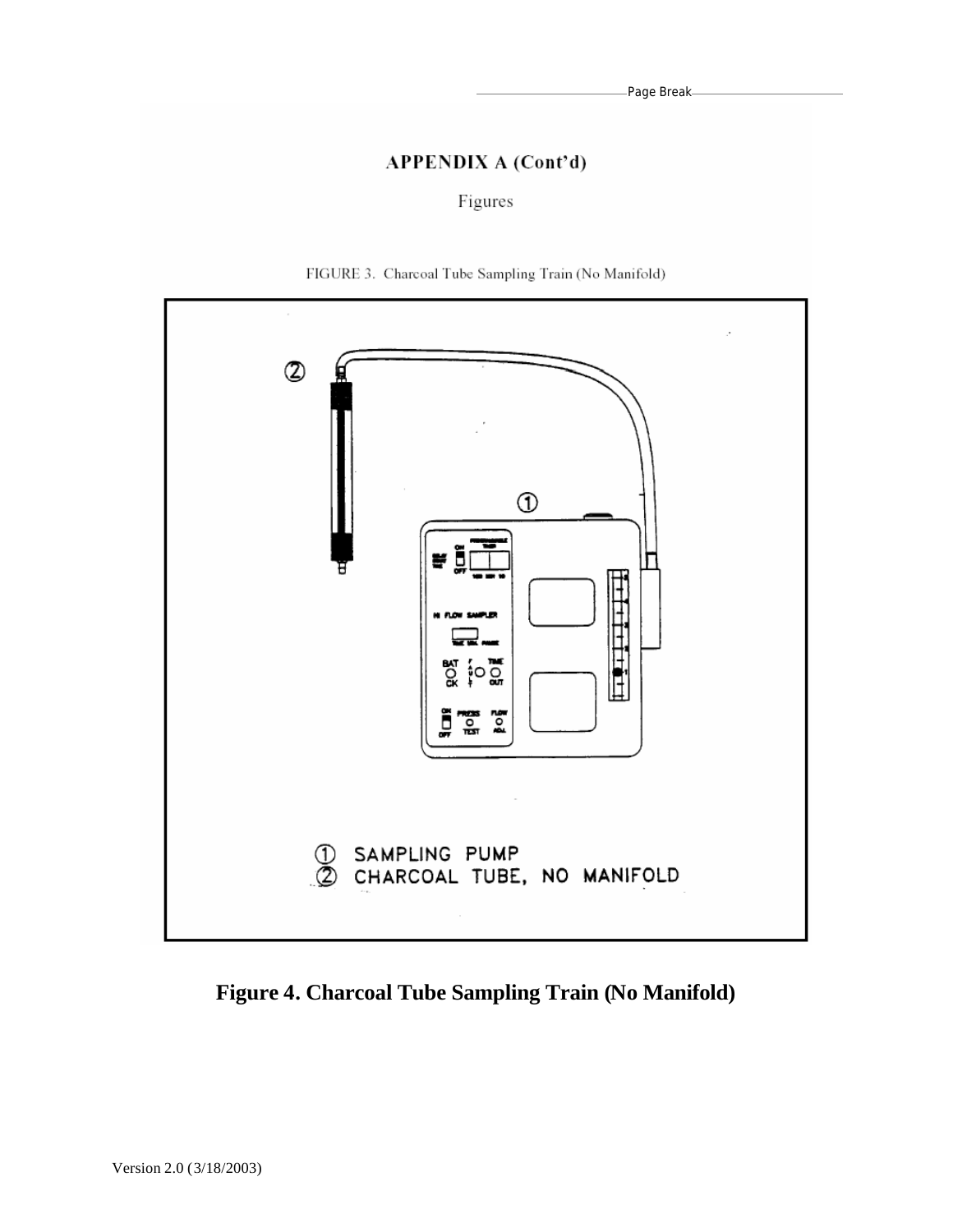## **APPENDIX A (Cont'd)**

Figures



FIGURE 4. Charcoal Tube Sampling Train (Dual Manifold for Collocated Sampling)

**Figure 5. Charcoal Tube Sampling Train (Dual Manifold for Collocated Sampling)**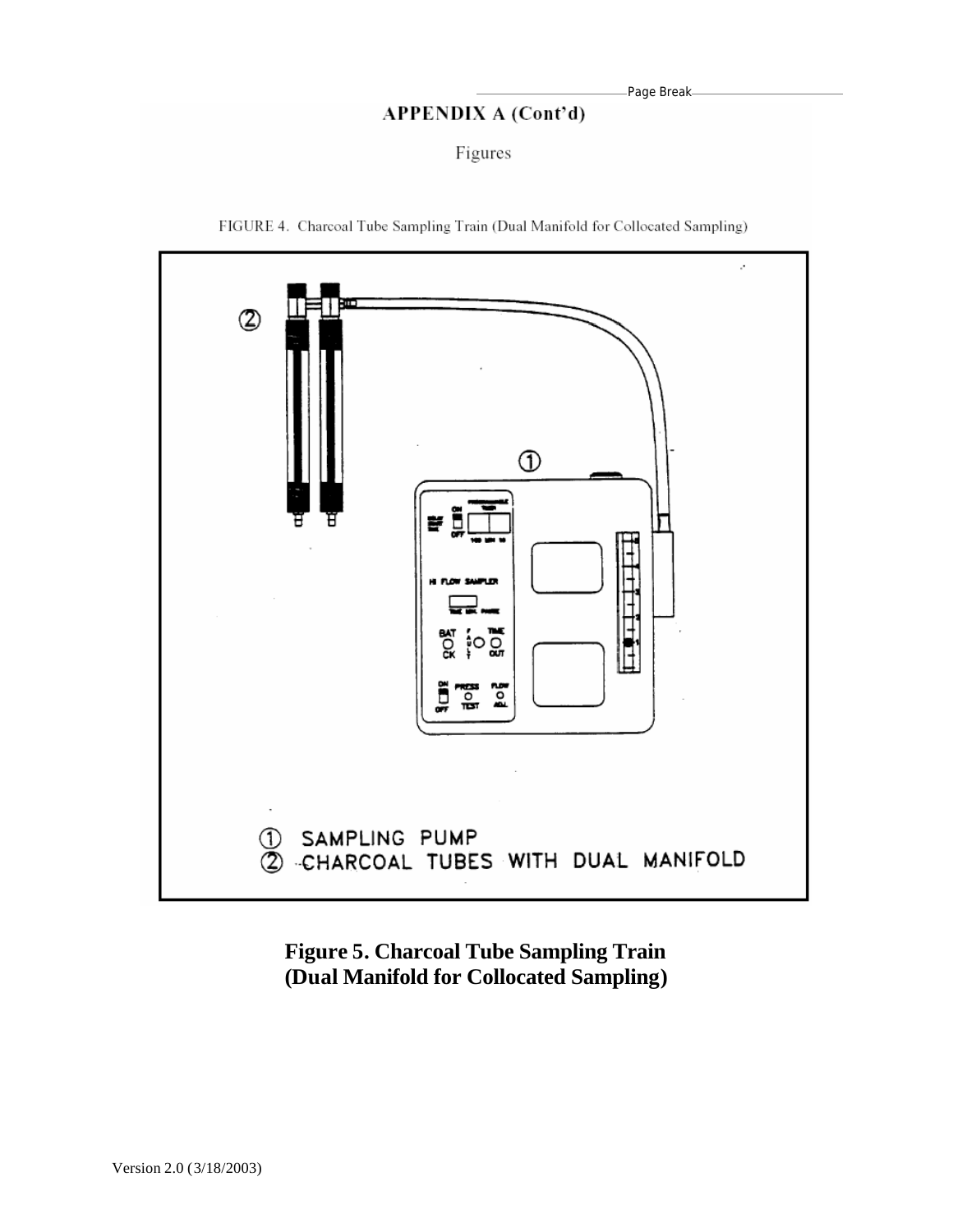Page Break

# **APPENDIX B**

## Figures



FIGURE 1. Tenax/CMS Calibration Train

**Figure 6. Tenax/CMS Calibration Train**